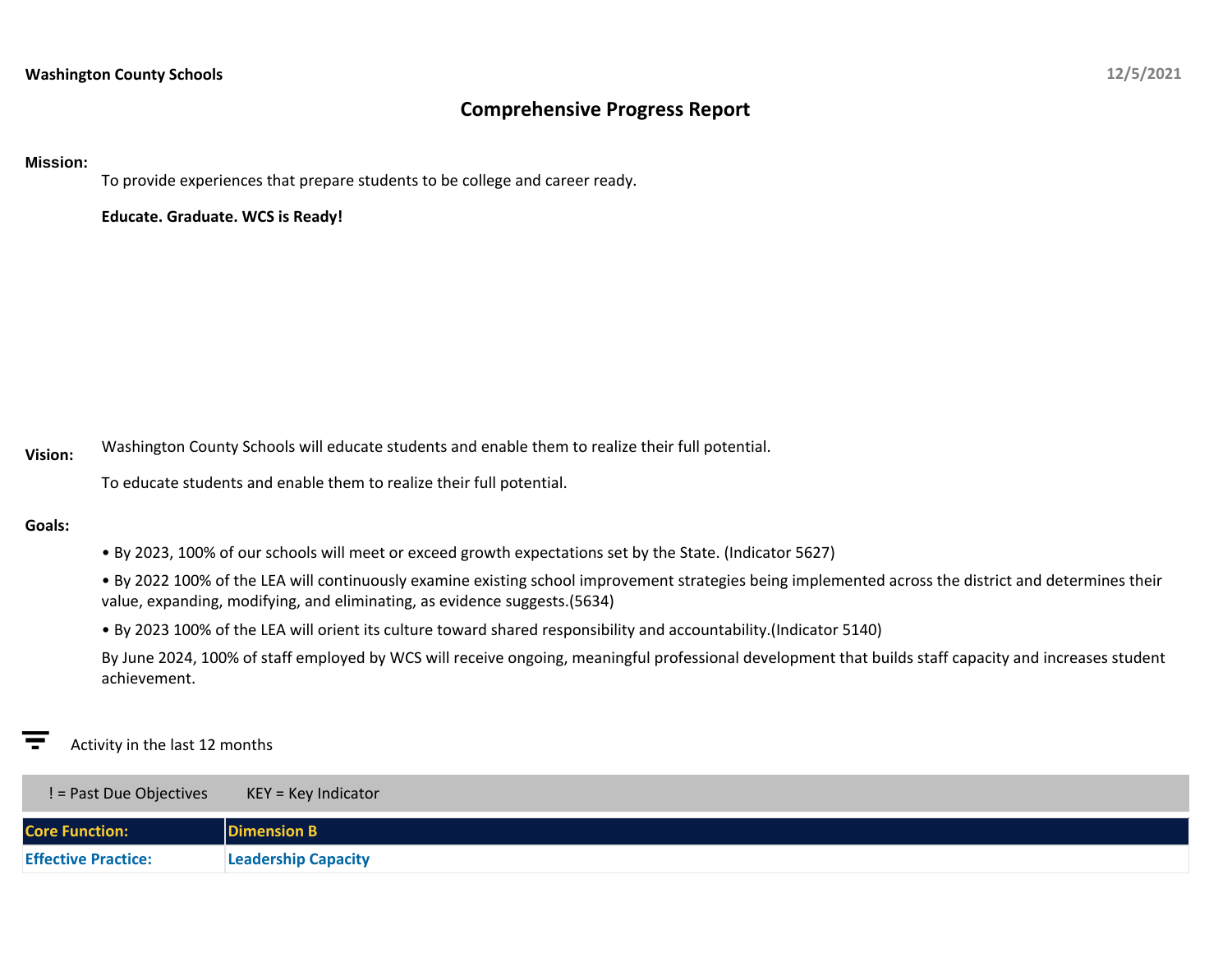|  | <b>B07</b>                 | The district examines existing school improvement strategies being<br>implemented across the district and determines their value,<br>expanding, modifying, and culling as evidence suggests.(5634)                                                                                                                                                                                                                                                                                                                                                                                                                                                                                                       | Implementation<br><b>Status</b> | <b>Assigned To</b> | <b>Target Date</b> |
|--|----------------------------|----------------------------------------------------------------------------------------------------------------------------------------------------------------------------------------------------------------------------------------------------------------------------------------------------------------------------------------------------------------------------------------------------------------------------------------------------------------------------------------------------------------------------------------------------------------------------------------------------------------------------------------------------------------------------------------------------------|---------------------------------|--------------------|--------------------|
|  | <b>Initial Assessment:</b> | <b>WCHS</b><br>mold and mildew are present in existing vents and air ducts.<br>$\bullet$<br>Items in storage covered in mold need removal<br>$\bullet$<br>mold and mildew are present on some walls<br>$\bullet$<br><b>Current air filters - MERV 3 - Need MERV 6</b><br>$\bullet$<br><b>Elevated Aspergillus - requires cleaning</b><br>$\bullet$<br>Increase outside air flow<br>$\bullet$<br>Checking cleaning equipment - repair/replace<br>$\bullet$<br><b>Bathrooms require professional restoration</b><br>$\bullet$<br>Roof leaks need repair<br>$\bullet$<br>Add, repair/replace touchless water systems<br>$\bullet$<br><b>PES</b><br>High mold content - Air Quality is not safe<br>$\bullet$ | No Development<br>02/12/2018    |                    |                    |
|  |                            | <b>High humidity</b><br>Increase outside air flow<br>$\bullet$<br>Roof leaks - structural issues need repair<br>$\bullet$<br>Structural issues with the thermal barrier and with the HVAC<br>$\bullet$<br>System<br>Clean duct, replace flex<br>$\bullet$<br><b>Clean occupied spaces</b><br>$\bullet$<br>Professional Bathroom restoration - touchup<br>$\bullet$<br>Remove soft materials (couches/bean bags)<br>$\bullet$<br>Add, repair/replace touchless water systems                                                                                                                                                                                                                              |                                 |                    |                    |
|  |                            | <b>WCMS</b><br><b>Slightly elevated mold levels</b><br>$\bullet$<br><b>Upgrade air filters from MERV-3 to MERV-6</b><br><b>Ducts/air handlers need cleaning</b><br><b>Roof leaks</b><br>$\bullet$<br>Add repair/replace touchless water systems<br><b>Professional Restoration of bathrooms</b><br>$\bullet$<br><b>WCECHS</b><br><b>Slightly elevated mold</b><br>Add, repair/replace touchless systems<br>$\bullet$<br>Upgrade air filters - MERV 3 to MERV 6<br>$\bullet$                                                                                                                                                                                                                              |                                 |                    |                    |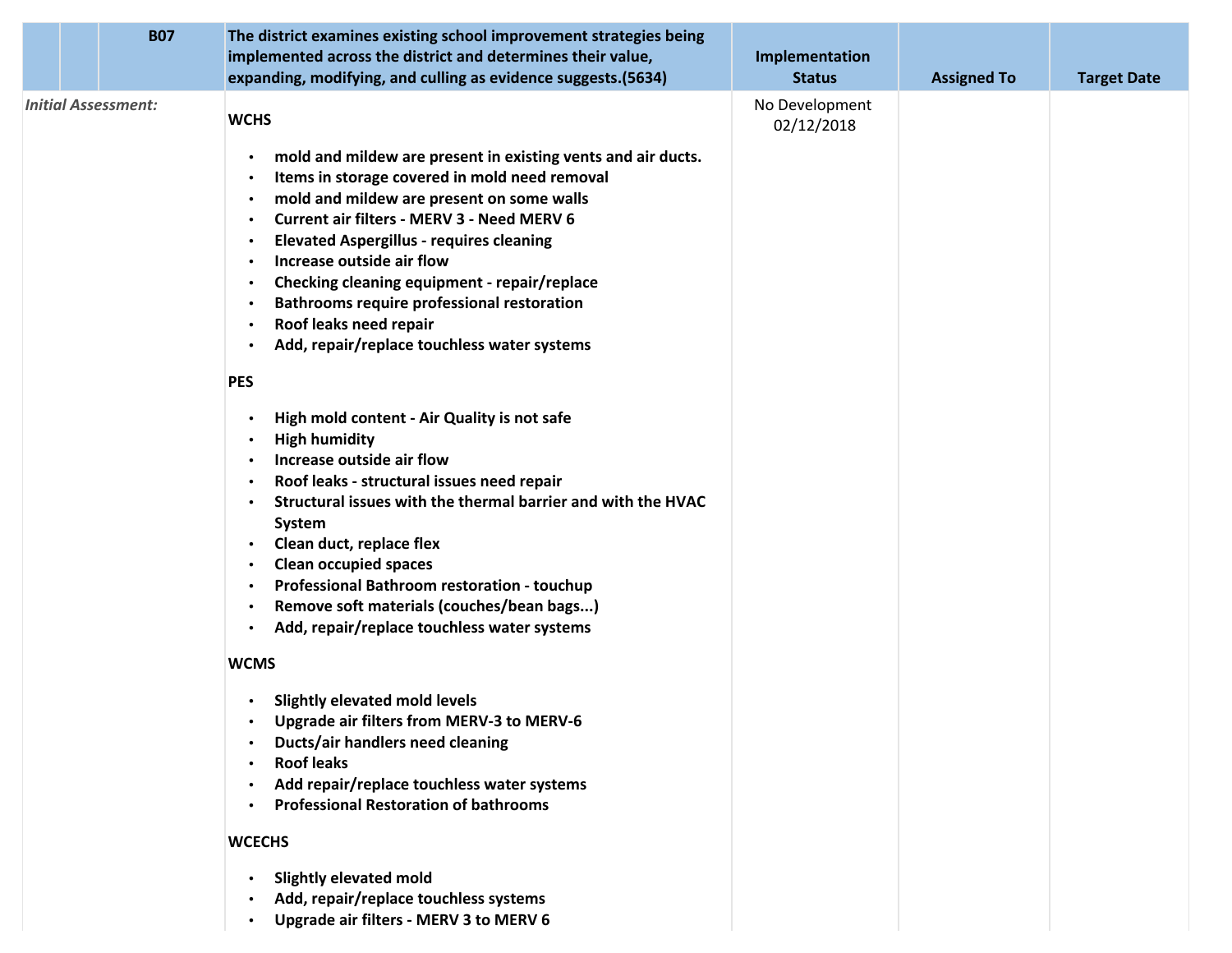|                                            | <b>Creswell</b><br><b>Elevated mold</b><br>$\bullet$<br>Ducts and HVAC units require professional cleaning<br>Iron in the water - needs filtration system<br><b>Repair roof leaks</b><br>$\bullet$<br><b>Humidity issues</b><br>$\bullet$<br>Add, repair/replace touchless water systems<br>$\bullet$<br>Upgrade Air Filtration from MERV 3 to MERV 6<br><b>Professional Bathroom Restoration</b><br>Repair/replace HVAC Control systems<br>$\bullet$<br>Increase outside air flow |                             |                     |                      |            |
|--------------------------------------------|------------------------------------------------------------------------------------------------------------------------------------------------------------------------------------------------------------------------------------------------------------------------------------------------------------------------------------------------------------------------------------------------------------------------------------------------------------------------------------|-----------------------------|---------------------|----------------------|------------|
|                                            | Priority Score: 3                                                                                                                                                                                                                                                                                                                                                                                                                                                                  | <b>Opportunity Score: 1</b> | Index Score: 3      |                      |            |
| <b>How it will look</b><br>when fully met: | To reach full implementation, each of the issues described above must<br>be addressed.<br>Each of our building will be safe, clean, and sanitized.<br>The air quality and air flow will meet all safety guidelines.                                                                                                                                                                                                                                                                |                             |                     | <b>Lisa Cantrell</b> | 06/30/2023 |
| <b>Actions</b>                             |                                                                                                                                                                                                                                                                                                                                                                                                                                                                                    |                             | 9 of 10 (90%)       |                      |            |
|                                            | 3/29/18 Middle and high school teachers will create common assessments.                                                                                                                                                                                                                                                                                                                                                                                                            |                             | Complete 07/31/2018 | Yanisha Mann         | 07/31/2018 |
| Notes:                                     |                                                                                                                                                                                                                                                                                                                                                                                                                                                                                    |                             |                     |                      |            |
|                                            | 3/29/18 Elementary teachers will develop common assessments.                                                                                                                                                                                                                                                                                                                                                                                                                       |                             | Complete 08/10/2018 | Robin Ventura        | 08/10/2018 |
| Notes:                                     |                                                                                                                                                                                                                                                                                                                                                                                                                                                                                    |                             |                     |                      |            |
|                                            | 3/29/18 Develop a plan establishing and sustaining the structure for norms of<br>continuous improvement.                                                                                                                                                                                                                                                                                                                                                                           |                             | Complete 04/12/2019 | Yanisha Mann         | 04/01/2019 |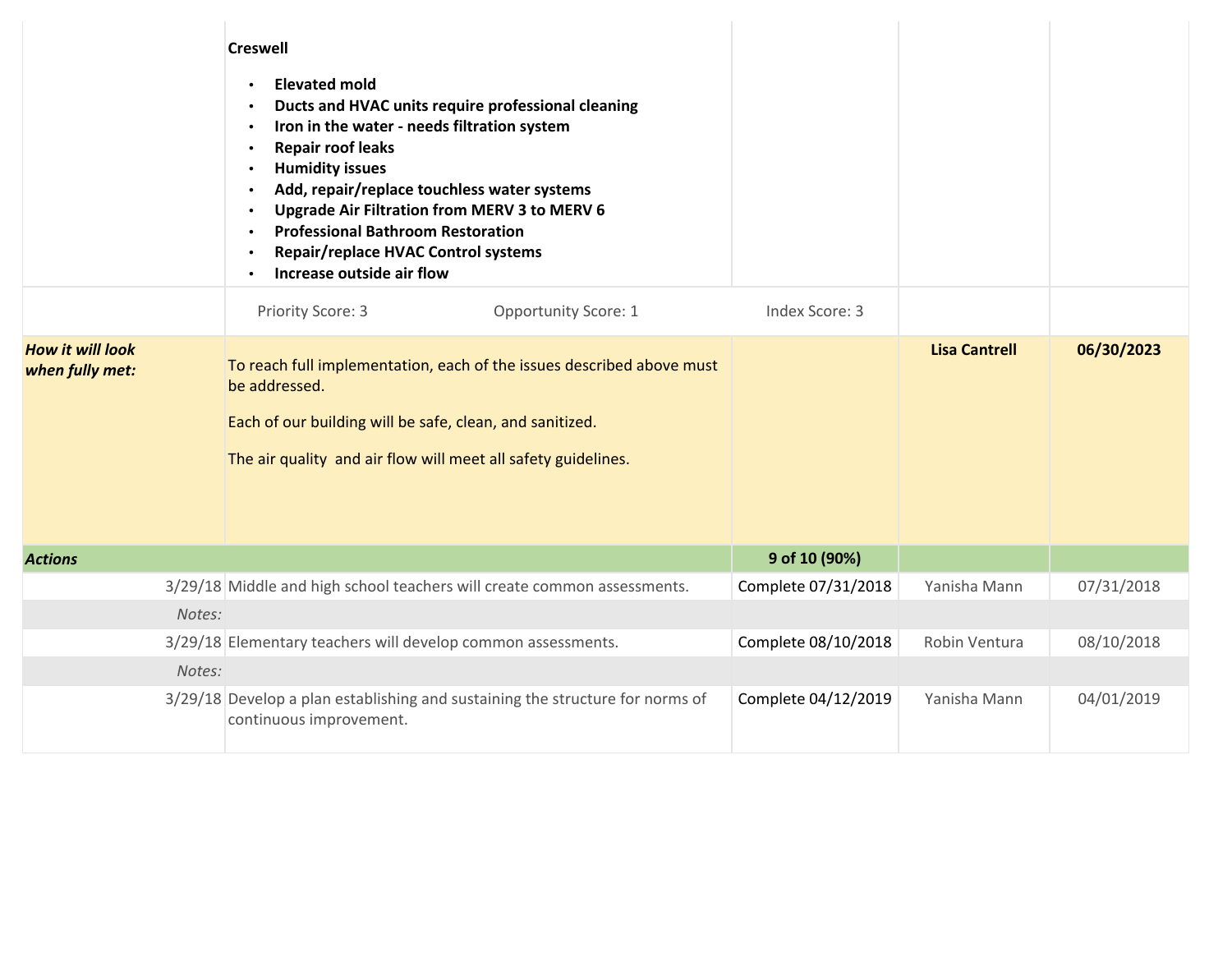|        | Notes: planners' before the school year begins,<br>Set dates for check in<br>HS/MS- July- Teacher Planning<br>Creating common assessments<br>Canvas<br>Elem- Aug Planning<br>Creating common assessments<br>Reading 3D<br>-non-negotiables<br>Next year focus on principals presenting data at board meetings     |                     |                |            |
|--------|-------------------------------------------------------------------------------------------------------------------------------------------------------------------------------------------------------------------------------------------------------------------------------------------------------------------|---------------------|----------------|------------|
|        | 10/19/18 Clearly define roles and responsibilities for all CSS Staff                                                                                                                                                                                                                                              | Complete 12/20/2018 | Yanisha Mann   | 11/30/2018 |
| Notes: |                                                                                                                                                                                                                                                                                                                   |                     |                |            |
|        | 10/19/18 Completing BOY, MOY, EOY unannounced classroom observations to<br>see if we are meeting indicators of success.                                                                                                                                                                                           | Complete 10/19/2018 | Keith Kremer   | 06/12/2018 |
| Notes: |                                                                                                                                                                                                                                                                                                                   |                     |                |            |
|        | 10/19/18 Use job-alike PD to have a PLC structure for common roles.                                                                                                                                                                                                                                               | Complete 11/16/2018 | Yanisha Mann   | 11/16/2018 |
| Notes: |                                                                                                                                                                                                                                                                                                                   |                     |                |            |
|        | 10/19/18 Effectively using tiered levels of support framework for Academics,<br>Behavioral, and Safety processes.                                                                                                                                                                                                 | Complete 06/20/2019 | Yanisha Mann   | 06/17/2019 |
| Notes: |                                                                                                                                                                                                                                                                                                                   |                     |                |            |
|        | 11/16/18 Create processes to unpack data on data days and determine next steps Complete 04/12/2019<br>based on data.                                                                                                                                                                                              |                     | Julie Simpson  | 04/01/2019 |
|        | Notes: - sent for feedback, will have updates in April                                                                                                                                                                                                                                                            |                     |                |            |
|        | 11/29/21 Review the 5 year WCS Facilites Plan and updated based on new<br>priorities identified with respect to air quality.                                                                                                                                                                                      | Complete 11/09/2021 | Lisa Cantrell  | 07/16/2021 |
|        | Notes: This action step was completed and an updated list was generated for<br>year 3 with the B07 Team. The plan was then presented to the BOE and<br>was denied and all projects will need to be BOE approved before<br>beginning.                                                                              |                     |                |            |
|        | 11/29/21 Budget Planning FY23. All building administrators and directors will<br>submit capital needs request via the Budget Request Sheet. These<br>requests will be prioritized by the B07 team and submitted to the<br>Superintendent to then submit to the BOE for an updated approval of<br>the 5 year plan. |                     | Jolanda Jordan | 12/10/2021 |
|        | Notes: The budget requests are due 12/10/21 and the B07 Team will meet to<br>prioritize on 12/15/21.                                                                                                                                                                                                              |                     |                |            |
|        |                                                                                                                                                                                                                                                                                                                   |                     |                |            |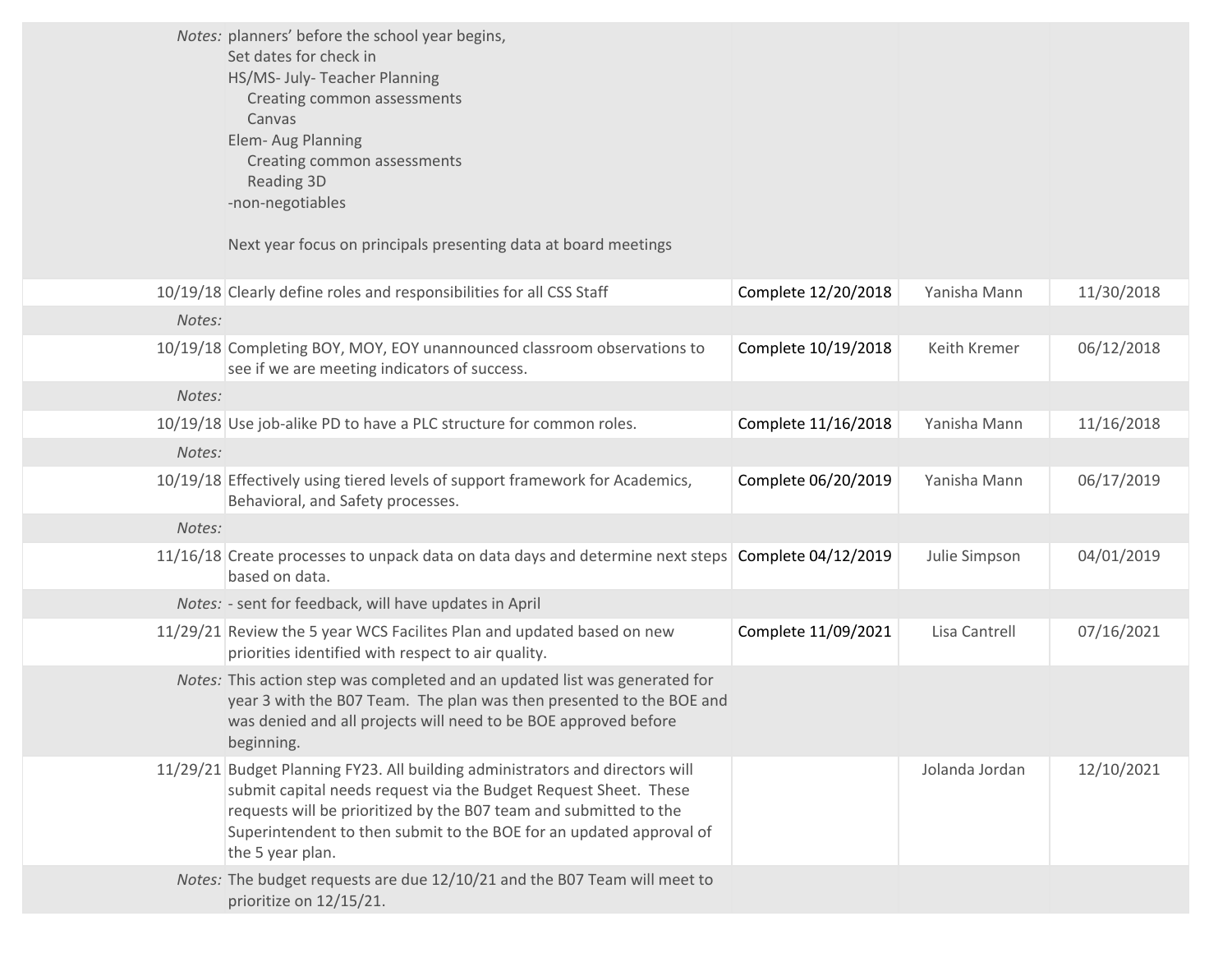|                       | <b>Implementation:</b>                     |                                                                                                                                                                                                                                                                                                                                                                                                                                                                                                                                                                                                                  | 11/26/2021                   |                      |                    |
|-----------------------|--------------------------------------------|------------------------------------------------------------------------------------------------------------------------------------------------------------------------------------------------------------------------------------------------------------------------------------------------------------------------------------------------------------------------------------------------------------------------------------------------------------------------------------------------------------------------------------------------------------------------------------------------------------------|------------------------------|----------------------|--------------------|
|                       | <b>Evidence</b>                            | 6/20/2019<br>We will always have room to grow in this area. We will continue to try<br>to examine practices that promote a unified vision.<br>After further analysis, on 5/5/2021 - we have determined a need to<br>revisit this Indicator.                                                                                                                                                                                                                                                                                                                                                                      |                              |                      |                    |
| <b>Experience</b>     |                                            | 5/5/2021<br>6/20/2019; we have revisited this Indicator on 5/5/2021 - we will use<br>this Indicator to address new challenges related to the COVID-19<br>Pandemic.                                                                                                                                                                                                                                                                                                                                                                                                                                               |                              |                      |                    |
| <b>Sustainability</b> |                                            | 6/20/2019<br>Continue to review and refine district direction in alignment with state<br>mandates and funding.<br>Continue to improve processes and procedures that impact all staff.<br>Reassess this Indicator - 5/5/2021 - with respect to new challenges<br>related to COVID-19                                                                                                                                                                                                                                                                                                                              |                              |                      |                    |
|                       | <b>B10</b>                                 | The district proactively supports and emphasizes student-centered<br>instruction by seeking solutions to remove barriers, including those                                                                                                                                                                                                                                                                                                                                                                                                                                                                        | Implementation               |                      |                    |
|                       |                                            | related to policies, practices, and traditions.(6832)                                                                                                                                                                                                                                                                                                                                                                                                                                                                                                                                                            | <b>Status</b>                | <b>Assigned To</b>   | <b>Target Date</b> |
|                       | <b>Initial Assessment:</b>                 | Washington County Schools has begun to research best practices<br>associated student-centered learning. Student centered learning offers<br>the potential to help students engage in deeper learning to acquire the<br>competencies needed for 21st century success. We will begin the<br>process of identifying and seeking solutions to barriers that will likely<br>arise due to conflicts with existing policies, practices and traditions.<br>Changes to policies involving accountability systems, grade<br>progressions, staffing configurations and seat time requirements will<br>likely be considered. | No Development<br>09/01/2020 |                      |                    |
|                       | <b>How it will look</b><br>when fully met: | Each student in Washington County Schools will experience student<br>centered instruction designed specifically to meet his/her individual<br>needs.                                                                                                                                                                                                                                                                                                                                                                                                                                                             |                              | <b>Julie Simpson</b> | 06/01/2022         |
| <b>Actions</b>        |                                            |                                                                                                                                                                                                                                                                                                                                                                                                                                                                                                                                                                                                                  | 6 of 8 (75%)                 |                      |                    |
|                       |                                            | 9/3/20 All teachers will implement our primary curriculum materials with<br>fidelity.                                                                                                                                                                                                                                                                                                                                                                                                                                                                                                                            |                              | Keith Kremer         | 12/15/2021         |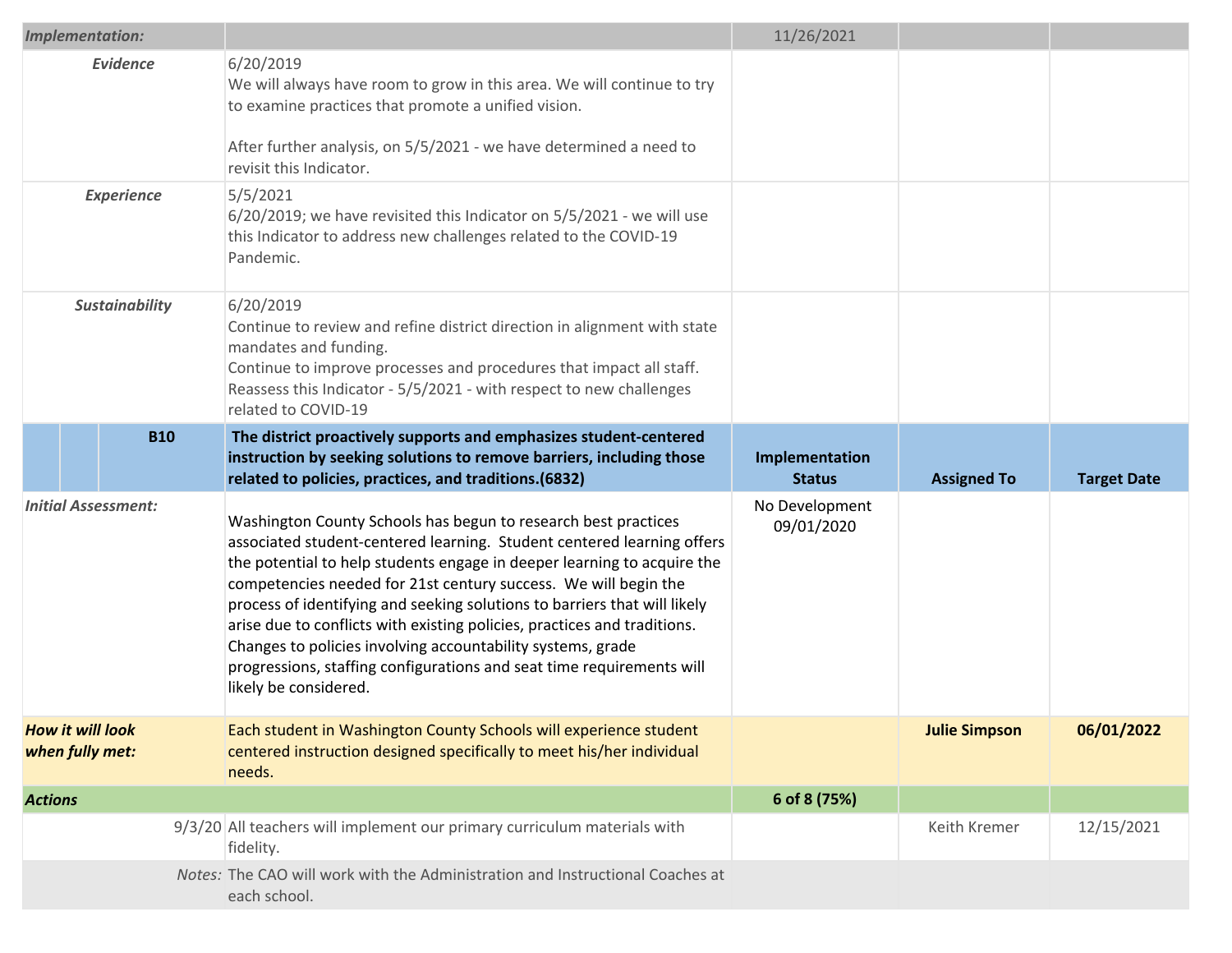|        | 9/3/20 As a function of our Professional Learning Communities (PLC's) data will<br>be collected and analyzed to determine next steps. Teachers will use<br>data trackers to monitor progress on the standards level. School<br>Improvement Teams (SIT) will use the data dashboard to identify trends<br>(academic growth, attendance, subgroups, and discipline. |                     | Julie Simpson          | 12/15/2021 |
|--------|-------------------------------------------------------------------------------------------------------------------------------------------------------------------------------------------------------------------------------------------------------------------------------------------------------------------------------------------------------------------|---------------------|------------------------|------------|
| Notes: |                                                                                                                                                                                                                                                                                                                                                                   |                     |                        |            |
|        | 9/3/20 Washington County Schools will provide targeted professional<br>development based on school identified needs that focuses on blended<br>learning and differentiation.                                                                                                                                                                                      | Complete 02/18/2021 | Keith Kremer           | 06/01/2022 |
| Notes: |                                                                                                                                                                                                                                                                                                                                                                   |                     |                        |            |
|        | 9/3/20 Washington County Schools are a part of the Innovative Assessment<br>Development Authority Pilot Program - this program is a through grade<br>assessment program that adapts to student learning over time to<br>provide a more accurate and valid indication of student achievement<br>level.                                                             | Complete 02/18/2021 | Keith Kremer           | 05/01/2021 |
| Notes: |                                                                                                                                                                                                                                                                                                                                                                   |                     |                        |            |
|        | 9/3/20 A compliance officer has been enlisted to ensure a higher level of<br>accountability in terms of meeting the needs of our Exceptional<br>Children's Population.                                                                                                                                                                                            | Complete 09/01/2020 | <b>Felisha Daniels</b> | 09/01/2020 |
| Notes: |                                                                                                                                                                                                                                                                                                                                                                   |                     |                        |            |
|        | 9/3/20 Instructional Coaches have been added to Pines Elementary School,<br>Creswell Elementary School, Washington County Middle School and<br>Washington County High School to lead PLC's, to provide Professional<br>Development in the areas of Blended Learning and Differentiation, data<br>analysis, and curriculum implementation.                         | Complete 09/01/2020 | Keith Kremer           | 09/01/2020 |
| Notes: |                                                                                                                                                                                                                                                                                                                                                                   |                     |                        |            |
|        | 9/3/20 The MTSS Team will determine the level of performance guidelines to<br>determine the need for tier two and tier three support.                                                                                                                                                                                                                             | Complete 02/18/2021 | Keith Kremer           | 09/01/2021 |
| Notes: |                                                                                                                                                                                                                                                                                                                                                                   |                     |                        |            |
|        | 2/18/21 A compliance officer has been enlisted to ensure a higher level of<br>accountability in terms of meeting the needs of our Exceptional<br>Children's Population.                                                                                                                                                                                           | Complete 02/18/2021 | Julie Simpson          | 05/15/2021 |
| Notes: |                                                                                                                                                                                                                                                                                                                                                                   |                     |                        |            |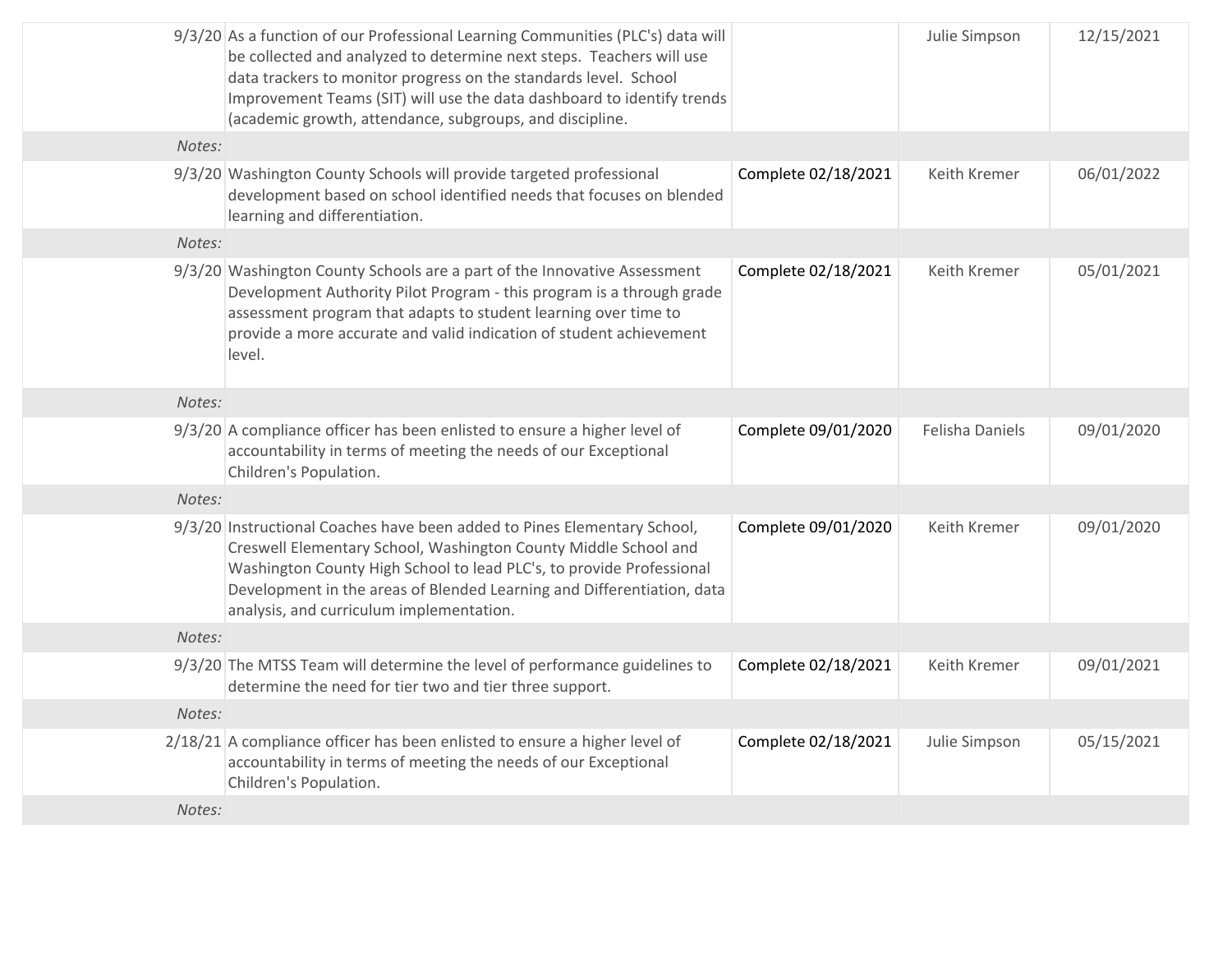| <b>Core Function:</b>                      |  |                            | <b>Dimension C</b>                                                                                                                                                                                                                                                                                                                                                                                                                                                                                                                                                                                                                                                                                                                                                                                                                             |                                   |                          |                    |
|--------------------------------------------|--|----------------------------|------------------------------------------------------------------------------------------------------------------------------------------------------------------------------------------------------------------------------------------------------------------------------------------------------------------------------------------------------------------------------------------------------------------------------------------------------------------------------------------------------------------------------------------------------------------------------------------------------------------------------------------------------------------------------------------------------------------------------------------------------------------------------------------------------------------------------------------------|-----------------------------------|--------------------------|--------------------|
|                                            |  | <b>Effective Practice:</b> | <b>Professional Capacity</b>                                                                                                                                                                                                                                                                                                                                                                                                                                                                                                                                                                                                                                                                                                                                                                                                                   |                                   |                          |                    |
|                                            |  | <b>CO5</b>                 | Professional development is built into the school schedule by the<br>district, but the school is allowed discretion in selecting training and<br>consultation that fit the requirements of its<br>improvement/restructuring plan and its evolving needs.(5643)                                                                                                                                                                                                                                                                                                                                                                                                                                                                                                                                                                                 | Implementation<br><b>Status</b>   | <b>Assigned To</b>       | <b>Target Date</b> |
|                                            |  | <b>Initial Assessment:</b> | This year, our plan is to allow schools to plan the bulk of their PD,<br>especially since they have full access to all funding (including title 1).<br>Items already started include:<br>Back to school and remote learning expectations have occurred at the<br>school level<br>ECU instructional coaches and Wolfpack Works coaches are providing<br>one-on-one coaching and job-embedded training for staff.<br>Schools have already continued PD for such programs as Imagine<br>Learning and HMH.<br>At the district level, we have already completed Webmaster training,<br>PowerSchool & Testing training, and NCEES training.<br>Principals are advised to have conversations with S.I.T. members<br>We have identified teacher leaders and mentor teachers to scaffold and<br>monitor continuous improvement of instructional faculty | Limited Development<br>09/08/2020 |                          |                    |
|                                            |  |                            | Priority Score: 2<br><b>Opportunity Score: 2</b>                                                                                                                                                                                                                                                                                                                                                                                                                                                                                                                                                                                                                                                                                                                                                                                               | Index Score: 4                    |                          |                    |
| <b>How it will look</b><br>when fully met: |  |                            | Conversations with school leaders in beginning of year meetings;<br>updates provided during monthly principals' meetings.                                                                                                                                                                                                                                                                                                                                                                                                                                                                                                                                                                                                                                                                                                                      |                                   | <b>Linda Jewell Carr</b> | 09/14/2022         |
| <b>Actions</b>                             |  |                            |                                                                                                                                                                                                                                                                                                                                                                                                                                                                                                                                                                                                                                                                                                                                                                                                                                                | 1 of 2 (50%)                      |                          |                    |
|                                            |  |                            | 9/8/20 Conversations with school leaders in beginning of year meetings;<br>updates provided during monthly principals' meetings.                                                                                                                                                                                                                                                                                                                                                                                                                                                                                                                                                                                                                                                                                                               | Complete 09/14/2020               | Linda Jewell Carr        | 09/14/2020         |
|                                            |  | Notes:                     |                                                                                                                                                                                                                                                                                                                                                                                                                                                                                                                                                                                                                                                                                                                                                                                                                                                |                                   |                          |                    |
|                                            |  |                            | 9/8/20 Leverage Learning.com platform to provide formal training on<br>technology competencies for students and staff.                                                                                                                                                                                                                                                                                                                                                                                                                                                                                                                                                                                                                                                                                                                         |                                   | Daniel Smith             | 01/15/2022         |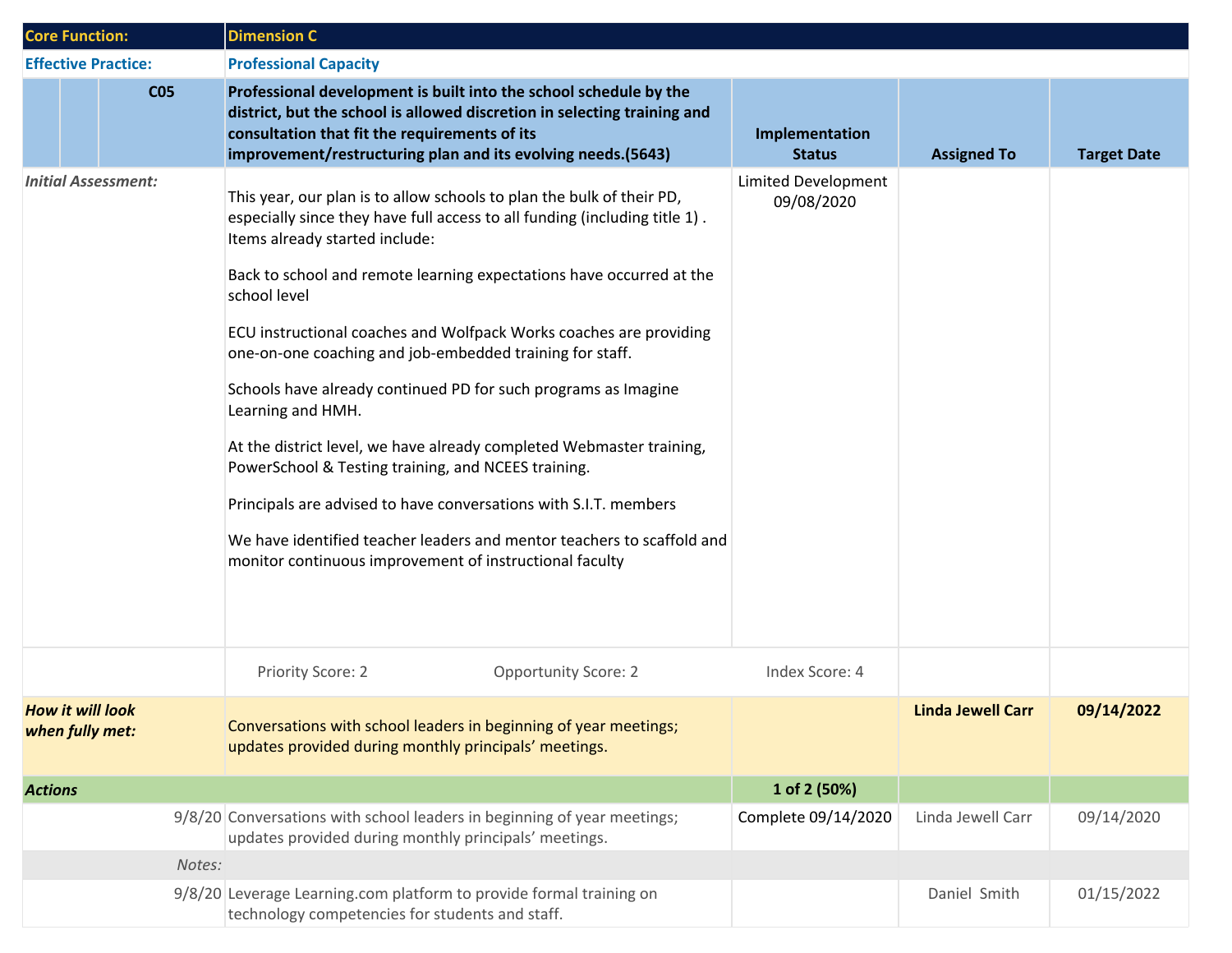|                       | Notes: Attend PD and begin making assignments for students and staff to<br>begin using the platform.                                                                                                        |                                 |                    |                    |
|-----------------------|-------------------------------------------------------------------------------------------------------------------------------------------------------------------------------------------------------------|---------------------------------|--------------------|--------------------|
| Implementation:       |                                                                                                                                                                                                             | 09/08/2020                      |                    |                    |
| Evidence              | 9/8/2020 - Calendar scheduled meetings and general meeting minutes.                                                                                                                                         |                                 |                    |                    |
| <b>Experience</b>     | 9/8/2020 - Meet with leaders each month to gauge needs and be<br>informed of progress.                                                                                                                      |                                 |                    |                    |
| <b>Sustainability</b> | 9/8/2020 - Continual process of meeting and planning.                                                                                                                                                       |                                 |                    |                    |
| C <sub>08</sub>       | The district implements and measures the effectiveness of<br>personalized professional development to build the capacity of all<br>educators through coaching, modeling, and networks of support.<br>(6833) | Implementation<br><b>Status</b> | <b>Assigned To</b> | <b>Target Date</b> |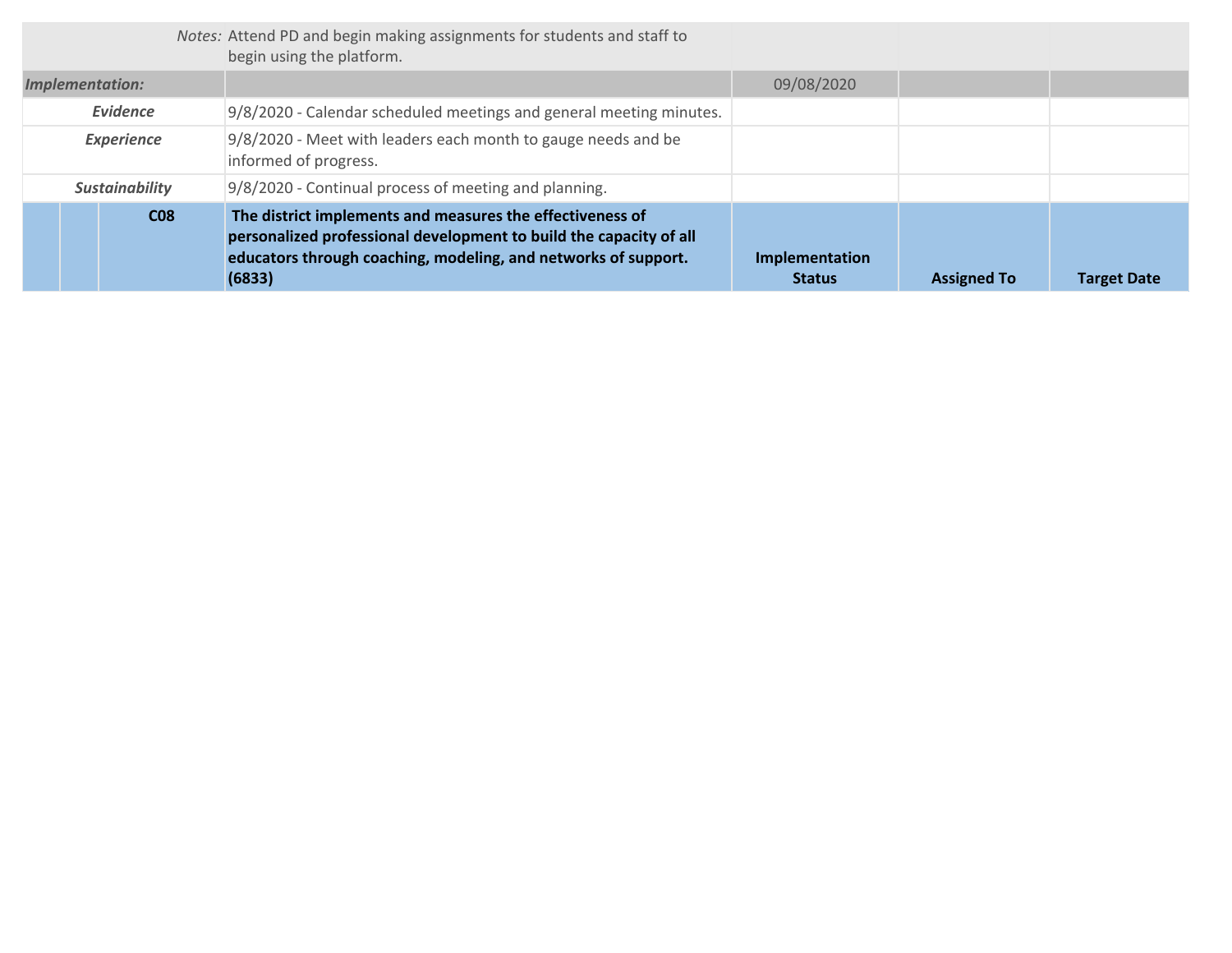#### *Initial Assessment:*

When developing a plan for identifying areas of teacher need and accompanying support to increase professional capacity through coaching we have limited development. Currently, four of the five schools have instructional coaches that lead plcs, data analysis, and support curriculum implementation. All k-12 are in the second year of a new curriculum. K-5 for ELA and Math and 6-12 ELA, Math, Science, and Social Studies. In 2019-2020 the district held professional development sessions throughout the year but in the 2020-2021 school year the individual schools got to select and hold professional development to meet the needs of their staffs.

Establish and implement instructional monitoring practices that ensure lessons and activities are aligned to standards, meet the appropriate level of rigor, and are differentiated to meet all student needs. Currently, School Admin observe and evaluate teachers based on the NCEES requirements three to four times a year. Lesson plans are turned into the school instructional coaches for feedback and coaches monitor the implementation of curriculum and computer-based interventions.

We are also limited in development when focusing on the whole child including but not limited to social-emotional learning, safety, health and academic growth. During the 2019-2020 school year we provided school counselors and general ed teachers with Overcoming Obstacles and Why Try. SEL ideas were also built directly into the content area curriculum in both Pearson (k-5) and HMH (6-12). As an additional resource, our school counselors are providing enrichment classes and individual sessions using Zones of Regulation. While school counselors are doing a variety of things to meet the SEL needs of students we need to continue to provide training and resources to admins and teachers.

### Limited Development 05/07/2021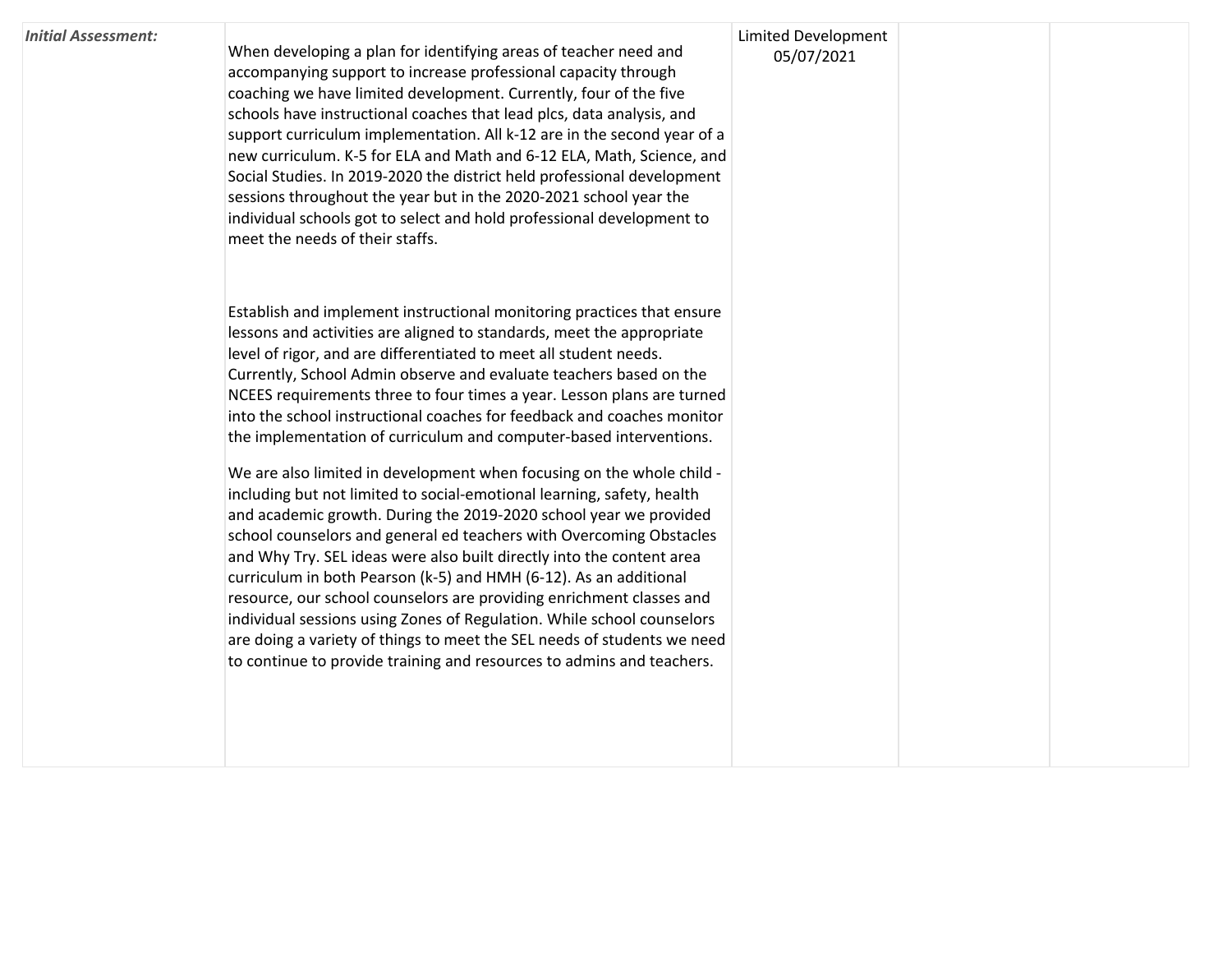| <b>How it will look</b><br>when fully met: | We will be fully implemented in the area of identifying areas of teacher<br>need and support and professional capacity when all schools are using<br>a systematic approach to analyzing student data and using those results<br>to drive plc decisions, school-wide PD offerings, and additional<br>supports/training for beginning teachers and teachers assistants. The<br>district office will need to use CNA results to plan and provide<br>professional development across the district to ensure we are building<br>capacity at all levels. Have our current instructional coaches and new<br>technology facilitator provide in-house training on areas identified as<br>needs by individual schools.<br>To be fully implemented in the area of monitoring instructional<br>practices we will need to move beyond the required observations and<br>evaluations to a systematic walk-through tool that provides teachers<br>snap-shot feedback, enhanced use of data protocols to reflect on the<br>teaching and learning of teachers and students, regular review of lesson<br>planning to ensure high levels of questioning, alignment to standards,<br>differentiation, and rigor at all levels.<br>To be fully implemented in the area of focusing on the whole child we<br>will need to provide staff members with training on equity-based best<br>practices, trauma-informed practices, have an established culture of<br>every interaction with a student should be handled in a positive way<br>that focuses on meeting the physical, emotional, and academic needs<br>of the student. |                     | <b>Julie Simpson</b> | 06/30/2022 |
|--------------------------------------------|-------------------------------------------------------------------------------------------------------------------------------------------------------------------------------------------------------------------------------------------------------------------------------------------------------------------------------------------------------------------------------------------------------------------------------------------------------------------------------------------------------------------------------------------------------------------------------------------------------------------------------------------------------------------------------------------------------------------------------------------------------------------------------------------------------------------------------------------------------------------------------------------------------------------------------------------------------------------------------------------------------------------------------------------------------------------------------------------------------------------------------------------------------------------------------------------------------------------------------------------------------------------------------------------------------------------------------------------------------------------------------------------------------------------------------------------------------------------------------------------------------------------------------------------------------------------------------------------------------|---------------------|----------------------|------------|
| <b>Actions</b>                             |                                                                                                                                                                                                                                                                                                                                                                                                                                                                                                                                                                                                                                                                                                                                                                                                                                                                                                                                                                                                                                                                                                                                                                                                                                                                                                                                                                                                                                                                                                                                                                                                       | 3 of 24 (12%)       |                      |            |
|                                            | 11/9/21 Review and revise current data protocol to meet school needs and align<br>district priorities.                                                                                                                                                                                                                                                                                                                                                                                                                                                                                                                                                                                                                                                                                                                                                                                                                                                                                                                                                                                                                                                                                                                                                                                                                                                                                                                                                                                                                                                                                                |                     | Hillary Boutwell     | 12/30/2021 |
|                                            | Notes: 6.23. 21 Simpson and Boutwell are working with Weikart to revise and<br>improve trackers and data protocol.<br>9.13.21<br>Simpson, T&A, and instructional coaches work together to revise<br>current protocol.                                                                                                                                                                                                                                                                                                                                                                                                                                                                                                                                                                                                                                                                                                                                                                                                                                                                                                                                                                                                                                                                                                                                                                                                                                                                                                                                                                                 |                     |                      |            |
|                                            | 11/9/21 Schools will use District developed protocol to analyze student learning<br>and determine remediation.                                                                                                                                                                                                                                                                                                                                                                                                                                                                                                                                                                                                                                                                                                                                                                                                                                                                                                                                                                                                                                                                                                                                                                                                                                                                                                                                                                                                                                                                                        |                     | Hillary Boutwell     | 06/30/2022 |
|                                            | Notes: 9.13.21<br>This process will be reviewed during IC monthly meetings.                                                                                                                                                                                                                                                                                                                                                                                                                                                                                                                                                                                                                                                                                                                                                                                                                                                                                                                                                                                                                                                                                                                                                                                                                                                                                                                                                                                                                                                                                                                           |                     |                      |            |
|                                            | 11/9/21 Hire a technology facilitator to assist in training and support teacher<br>needs in the areas of technology integration.                                                                                                                                                                                                                                                                                                                                                                                                                                                                                                                                                                                                                                                                                                                                                                                                                                                                                                                                                                                                                                                                                                                                                                                                                                                                                                                                                                                                                                                                      | Complete 07/01/2021 | Daniel Smith         | 07/30/2021 |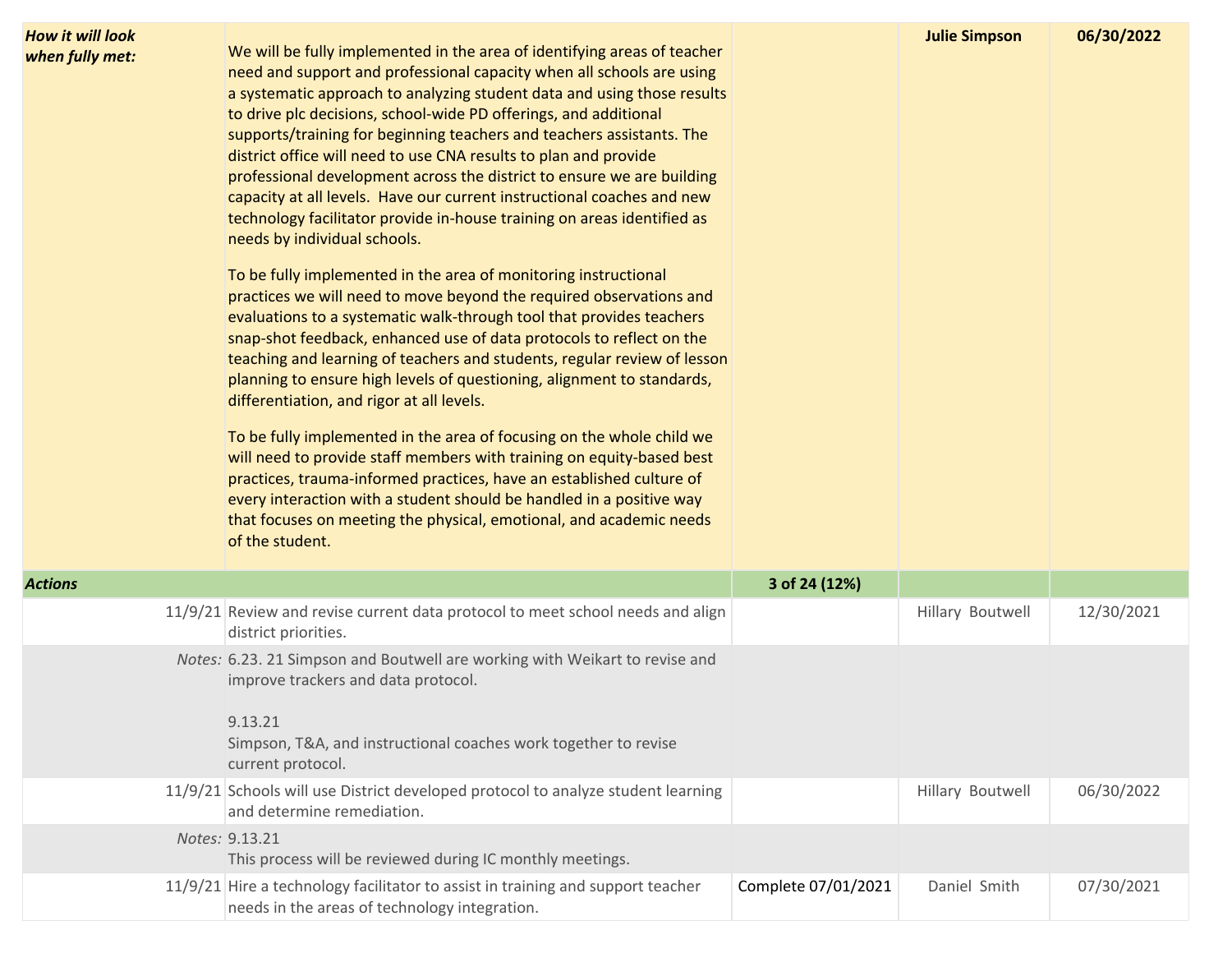| Notes: Hired Cordelia Breiner                                                                                                                                                                                                                                                                                                                                                                                                                                                                                                                                           |                     |                         |            |
|-------------------------------------------------------------------------------------------------------------------------------------------------------------------------------------------------------------------------------------------------------------------------------------------------------------------------------------------------------------------------------------------------------------------------------------------------------------------------------------------------------------------------------------------------------------------------|---------------------|-------------------------|------------|
| 11/10/21 Together the team will decide the focus areas to use as a walk-through<br>tool used by admin, ICs, and district office to provide teachers with<br>snap-shot feedback (Eleot)                                                                                                                                                                                                                                                                                                                                                                                  | Complete 09/01/2021 | Julie Simpson           | 09/30/2021 |
| Notes: Done and being used                                                                                                                                                                                                                                                                                                                                                                                                                                                                                                                                              |                     |                         |            |
| 11/10/21 MTSS training for all staff                                                                                                                                                                                                                                                                                                                                                                                                                                                                                                                                    |                     | Michael Dunsmore        | 12/31/2021 |
| Notes: 09.13.2021 Getting a list together of the teams. Will work to get an<br>MTSS coordinator to replace Boston's roles<br>11.08.21 Share info with Dunsmore about 11.16.2021 DPI offering<br><b>MTSS Networking Session</b><br>Provide interventions for k-2/3-5 and SEL at PES for the MTSS process.<br>Can we get one person per site to bridge between school and district.<br>Intervention blocks are being used to document. Share how it is<br>working with other schools. PBIS was a part of the SEL piece<br>Reach out to schools and get MTSS team members. |                     |                         |            |
| 11/10/21 Dreambuilder equity based training                                                                                                                                                                                                                                                                                                                                                                                                                                                                                                                             |                     | Linda Jewell Carr       | 07/30/2022 |
| Notes: 10.11.2021 Built into meetings and training that are already set up for<br>the district and school stakeholder groups.<br>11.08.2021 One day at school. Student sessions at the HS and<br>PES/WCMS. Walk through of other schools. Has attended leadership<br>meeting, IC meeting, teacher advisory by phone. Principals requested<br>that he talks with staff and maybe start with SIT teams.                                                                                                                                                                   |                     |                         |            |
| 11/10/21 4 units of SoR training for K-5                                                                                                                                                                                                                                                                                                                                                                                                                                                                                                                                |                     | M.Ambrose,<br>J.Simpson | 06/30/2022 |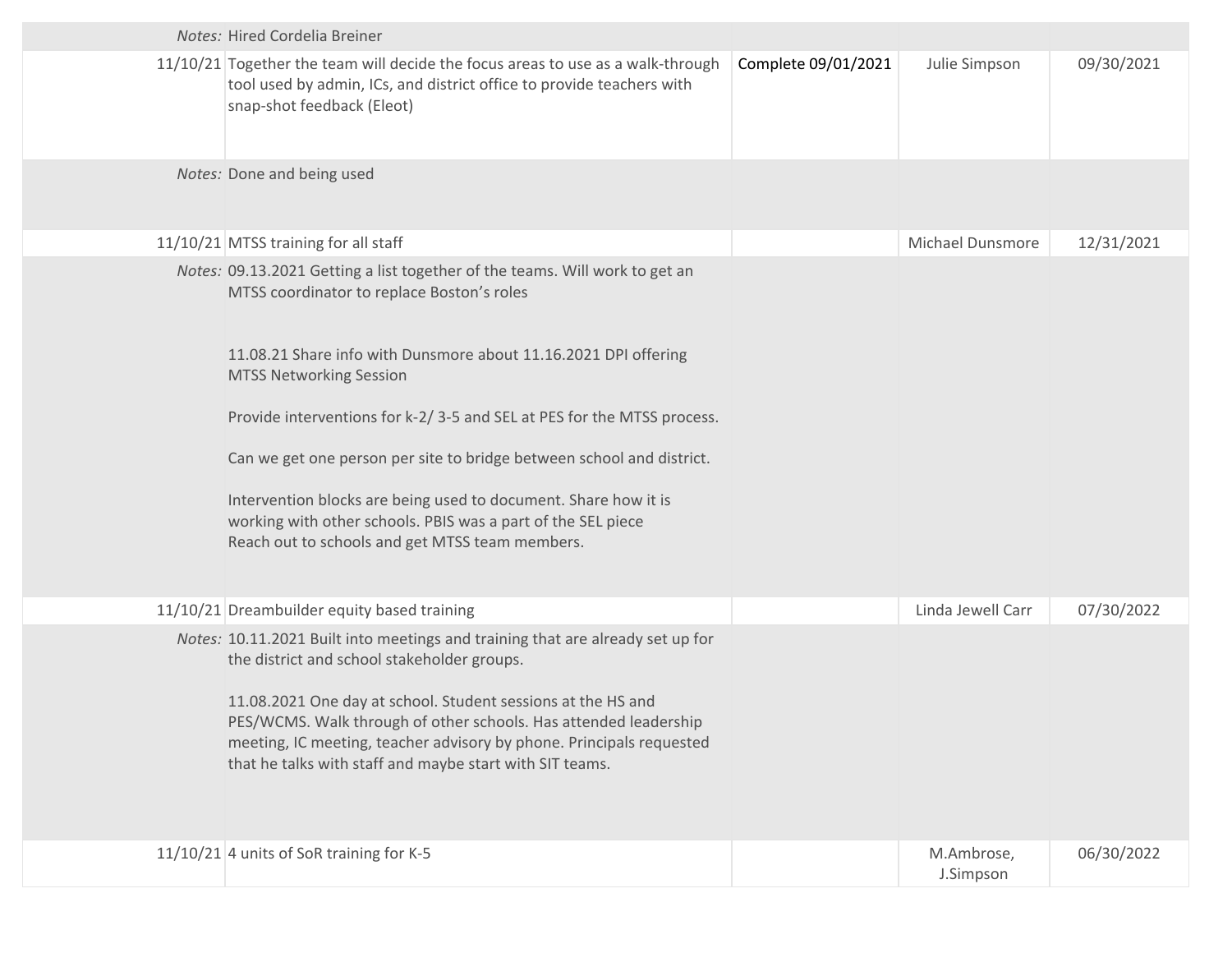|                   | Notes: 9.13.2021 Kickoff Video - 50 minutes,<br>11.08.2021 Working to finish unit 1 Training 11.17/18                                                                                                                                                                                                                                                                                                                                                                    |                     |                                 |            |
|-------------------|--------------------------------------------------------------------------------------------------------------------------------------------------------------------------------------------------------------------------------------------------------------------------------------------------------------------------------------------------------------------------------------------------------------------------------------------------------------------------|---------------------|---------------------------------|------------|
|                   | K-2 will be the morning time slot and will arrive by 8:15 AM and will<br>start promptly at 8:30 AM.                                                                                                                                                                                                                                                                                                                                                                      |                     |                                 |            |
|                   | 3 Subs needed for Creswell including the TA'S they have. 7 subs needed                                                                                                                                                                                                                                                                                                                                                                                                   |                     |                                 |            |
|                   | for pines, The afternoon session will begin at 12:30 until 3:30 for 3-5<br>both days will be a full day of training                                                                                                                                                                                                                                                                                                                                                      |                     |                                 |            |
|                   |                                                                                                                                                                                                                                                                                                                                                                                                                                                                          |                     |                                 |            |
|                   | 11/10/21 Reading apprenticeship for 9-12                                                                                                                                                                                                                                                                                                                                                                                                                                 |                     | D.Peele, V.Fields,<br>T.Worrell | 06/30/2022 |
|                   | Notes: 10.11.2021 All have completed the modules. 2 teachers selected to<br>complete a further study. Coaching sessions start soon, Feb 1-2 in<br>Williamston Winter Institute.                                                                                                                                                                                                                                                                                          |                     |                                 |            |
|                   | 11.08.2021 Fall Meeting in Greensboro Fields, Arnold, and Worrell                                                                                                                                                                                                                                                                                                                                                                                                        |                     |                                 |            |
|                   | 11/10/21 New teacher support program with ECU                                                                                                                                                                                                                                                                                                                                                                                                                            |                     | Shajuana Sellers                | 06/30/2022 |
|                   |                                                                                                                                                                                                                                                                                                                                                                                                                                                                          |                     |                                 |            |
|                   | Notes: 11.08.2021 Meeting in person or virtually with Bts. Monthly meetings-<br>are happening- next one will be lead by ECU coaches<br>Coaches email weekly schedule. Simpson requested a meeting with<br>ECU and us to ensure what the coaches are doing is now aligned with<br>district goals and vision. Address feedback that we received with the<br>coaches and hope to see a better process.<br>BTs are asked if they need support and follow ups are then given. |                     |                                 |            |
|                   | Will continue to use our team and ECU Coaches to do BTs.                                                                                                                                                                                                                                                                                                                                                                                                                 |                     |                                 |            |
|                   |                                                                                                                                                                                                                                                                                                                                                                                                                                                                          |                     |                                 |            |
| 11/10/21 AVID 6-8 |                                                                                                                                                                                                                                                                                                                                                                                                                                                                          |                     | Michael Dunsmore                | 09/30/2022 |
|                   | Notes: 11.08.2021 Training by AVID on 11/12/21 if BOE approves MWD; MS<br>will be 8:15-9:30; Simpson working to provide training and support;<br>future trainings will be % hour at teacher meeting once a month;                                                                                                                                                                                                                                                        |                     |                                 |            |
|                   | 11/10/21 Amplify Training for k-5                                                                                                                                                                                                                                                                                                                                                                                                                                        | Complete 09/30/2021 | M.Ambrose,<br>A.Wilkins         | 09/30/2021 |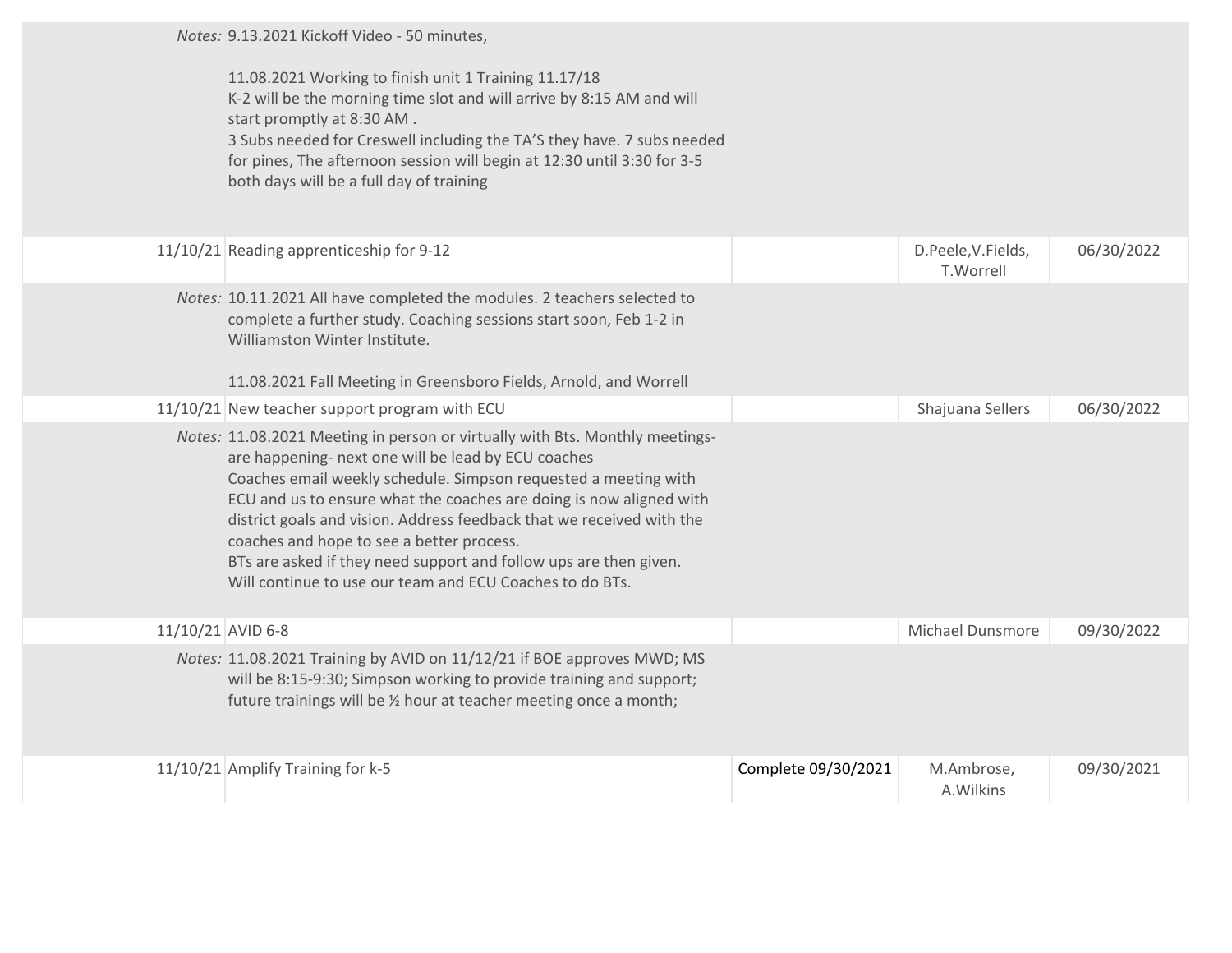| Notes: 09.13.2021 Done- Completed k-3. Testing is getting done. Many<br>teachers have never done it before. New teachers are getting the hang<br>of it. Teachers are starting pulling resources based on testing.<br>Additional training needs for some<br>11.08.2021 Progress monitoring happening with specific students; AW -<br>progress monitoring red kids every 2 weeks; looking to prog monitor<br>others in the classroom; pulling lessons from Amplify and doing what is<br>recommended; provided training to 4th grade teachers - before giving<br>access AW will need to verify; will utilize a kit from 3rd to use for 4th<br>grade; check with Ambrose to see if we may have an extra kit; need<br>follow up because Price doesn't have an iPad;<br>Moore - meeting coming up next week; 2 assignments from last<br>meeting; behavior or attendance task based on that to collect data and<br>discuss with team to determine next steps |                                            |            |
|-------------------------------------------------------------------------------------------------------------------------------------------------------------------------------------------------------------------------------------------------------------------------------------------------------------------------------------------------------------------------------------------------------------------------------------------------------------------------------------------------------------------------------------------------------------------------------------------------------------------------------------------------------------------------------------------------------------------------------------------------------------------------------------------------------------------------------------------------------------------------------------------------------------------------------------------------------|--------------------------------------------|------------|
| 11/10/21 Schools that Lead                                                                                                                                                                                                                                                                                                                                                                                                                                                                                                                                                                                                                                                                                                                                                                                                                                                                                                                            | M.Yancy, T.Peele,<br>M.Ambrose,<br>C.Moore | 06/30/2022 |
| Notes: 10.11.2021 Fourney, Vona, Yancey, Peele, Moore,<br>Next Meeting may be in October. Worked to identify problems, how to<br>be direct with the issues.<br>11.08.2021Moore - meeting coming up next week; 2 assignments from<br>last meeting; behavior or attendance task based on that to collect data<br>and discuss with team to determine next steps                                                                                                                                                                                                                                                                                                                                                                                                                                                                                                                                                                                          |                                            |            |
| 11/10/21 Transportation will hold regular training and staff meetings to ensure all<br>team members are updated on required practice and policies.                                                                                                                                                                                                                                                                                                                                                                                                                                                                                                                                                                                                                                                                                                                                                                                                    | J.Parker                                   | 06/30/2022 |
| Notes: 09.13.2021 Before school start meeting.<br>11.08.2021 No update                                                                                                                                                                                                                                                                                                                                                                                                                                                                                                                                                                                                                                                                                                                                                                                                                                                                                |                                            |            |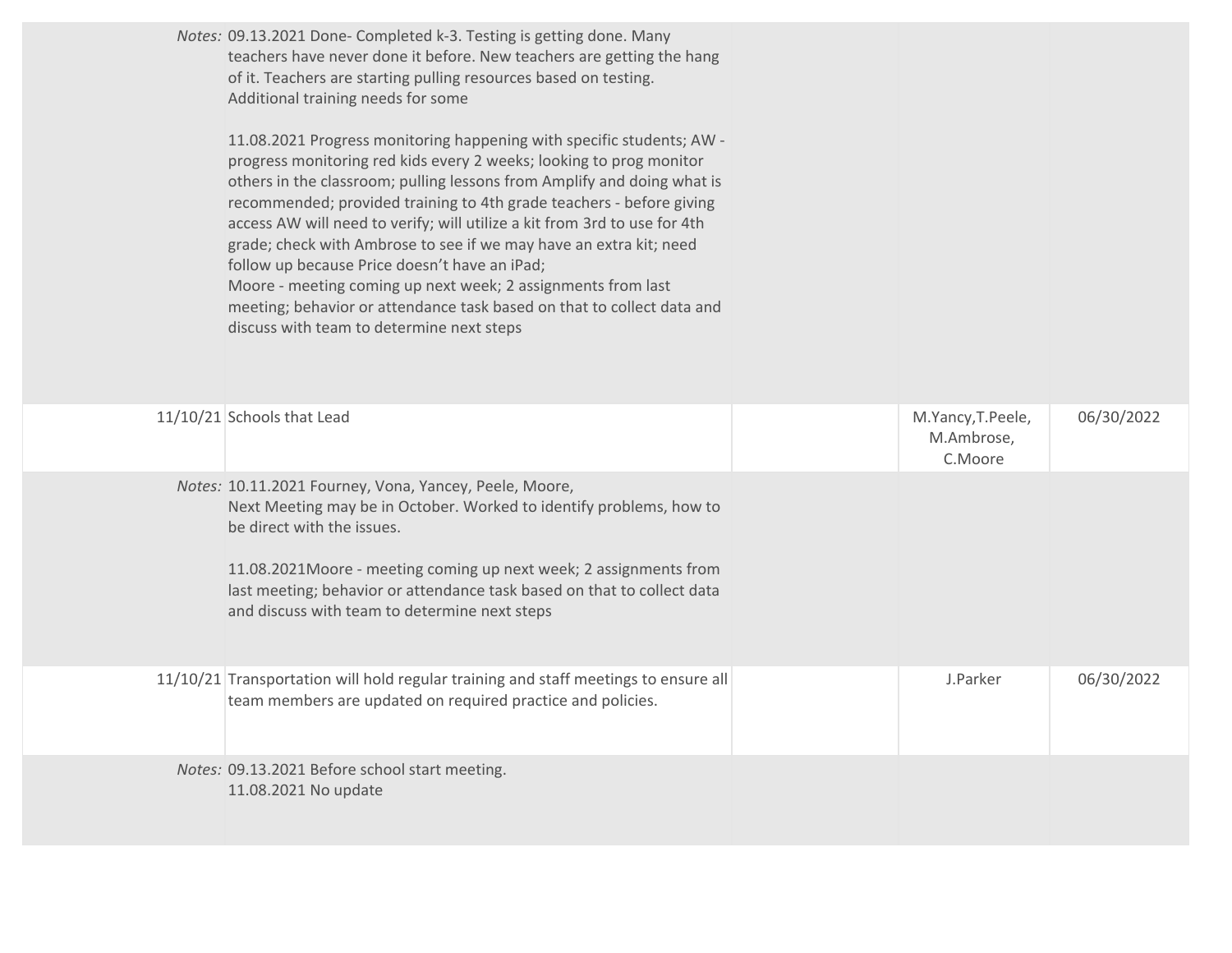|        | 11/10/21 Maintenance will hold regular training and staff meetings to ensure all<br>team members are updated on required practice and policies.                                                                                                                                                                                      | Lisa Cantrell    | 06/30/2022 |
|--------|--------------------------------------------------------------------------------------------------------------------------------------------------------------------------------------------------------------------------------------------------------------------------------------------------------------------------------------|------------------|------------|
| Notes: | 11.08.2021 The maintenance department took advantage of the<br>NCPSMA conference to acquire the necessary credit hours for locksmith<br>license (Simpson, Cantrell)<br>Brown and Collins took advantage of a couple of other classes that<br>were available. I have not had the opportunity to offer anything for the<br>custodians. |                  |            |
|        | 11/10/21 Child nutrition will hold regular training and staff meetings to ensure all<br>team members are updated on required practice and policies.                                                                                                                                                                                  | Clucero Rasonabe | 06/30/2022 |
|        | Notes: 11.08.2021 Staff has completed many trainings already (cashier, food<br>handling, civil rights, SafeServ, managers, and employee agreement<br>training) will continue to do so for the individual sites; wants to<br>encourage collaboration                                                                                  |                  |            |
|        | 11/10/21 Finance will hold regular training and staff meetings to ensure all team<br>members are updated on required practice and policies.                                                                                                                                                                                          | Jolanda Jordan   | 06/30/2022 |
|        | Notes: 11.08.2021 Opening year PD in September- next one will be in<br>December; monthly calendar of training available for school treasures<br>and admin/directors offered from NASBO; some principals have already<br>registered for the summer offering;                                                                          |                  |            |
|        | 11/10/21 Instructional Coaches will hold regular training and staff meetings to<br>ensure all team members are updated on required practice and<br>policies.                                                                                                                                                                         | Julie Simpson    | 06/30/2022 |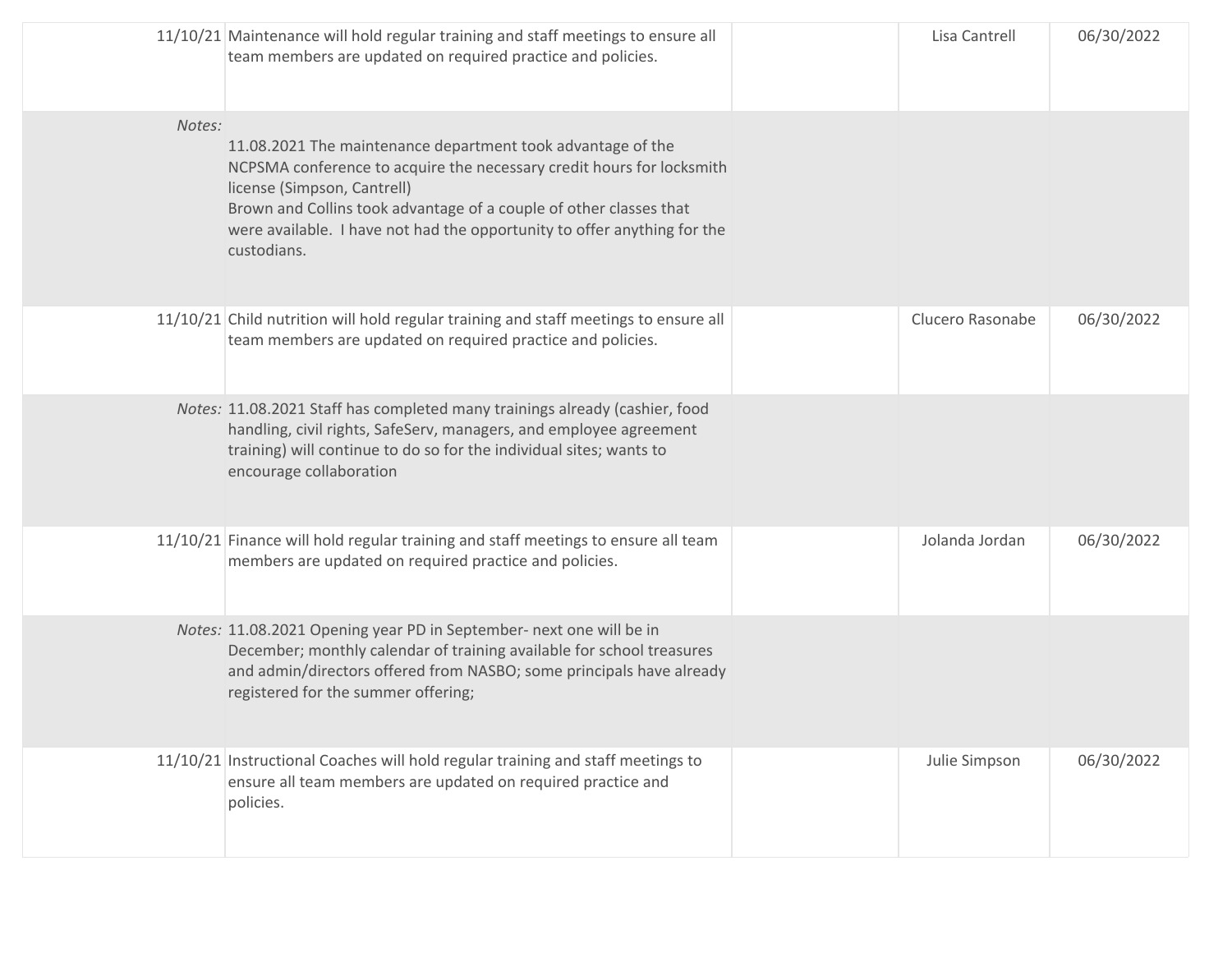| Notes: 11.08.2021 Completed virtual and remote plan, shared lesson plan<br>rubric. Next meeting Friday discuss PRC 176 summer bridge. RtA, and<br>PLC meetings;<br>Coaches are attending 5 IC meetings with collaborating districts to<br>building a network of coaches across the SE                                                                                                                                                                                                                                                                                |                   |            |
|----------------------------------------------------------------------------------------------------------------------------------------------------------------------------------------------------------------------------------------------------------------------------------------------------------------------------------------------------------------------------------------------------------------------------------------------------------------------------------------------------------------------------------------------------------------------|-------------------|------------|
| 11/10/21 Student Support Services (Guidance Counselors, Social Workers,<br>Nurses, Data Managers) will hold regular training and staff meetings to<br>ensure all team members are updated on required practice and<br>policies.                                                                                                                                                                                                                                                                                                                                      | Hillary Boutwell  | 06/30/2022 |
| Notes: 09.13.2021 Testing training is going well. Communication is good.<br>Training with the nurse has been completed as well. Will be getting a<br>new nurse support person to assist with Covid testing and other needs.<br>11.08.2021 Another meeting with nurses tomorrow; will discuss grant<br>funds and how those can be used for tutoring, after school etc \$9K due<br>to the effects of COVID-19; still looking to fill two nurse positions                                                                                                               |                   |            |
| 11/10/21 Principal/ Director Meeting                                                                                                                                                                                                                                                                                                                                                                                                                                                                                                                                 | L.Carr, J.Simpson | 06/30/2022 |
| Notes: 09.13.2021 New communication format. Easier for attendees to find<br>the information that is being shared. Simbili<br>Some meetings are joint and others are two separate groups. Trying to<br>meet the needs of both groups.<br>First learning walk this Thursday. Excited for the conversation to follow<br>the learning walks.<br>11.08.2021 Some together and some separate; using Simbli so people<br>can refer back to it for information - intended to help with organization;<br>AP academy started and they have access to Simbli so they can access |                   |            |
| those resources as well; upcoming AP meeting on Nov 17; also using<br>P&D meetings to discuss progress on the indicators and District<br>improvement; some indicators that were not complete last year will<br>continue to be updated as it is a cyclical process;                                                                                                                                                                                                                                                                                                   |                   |            |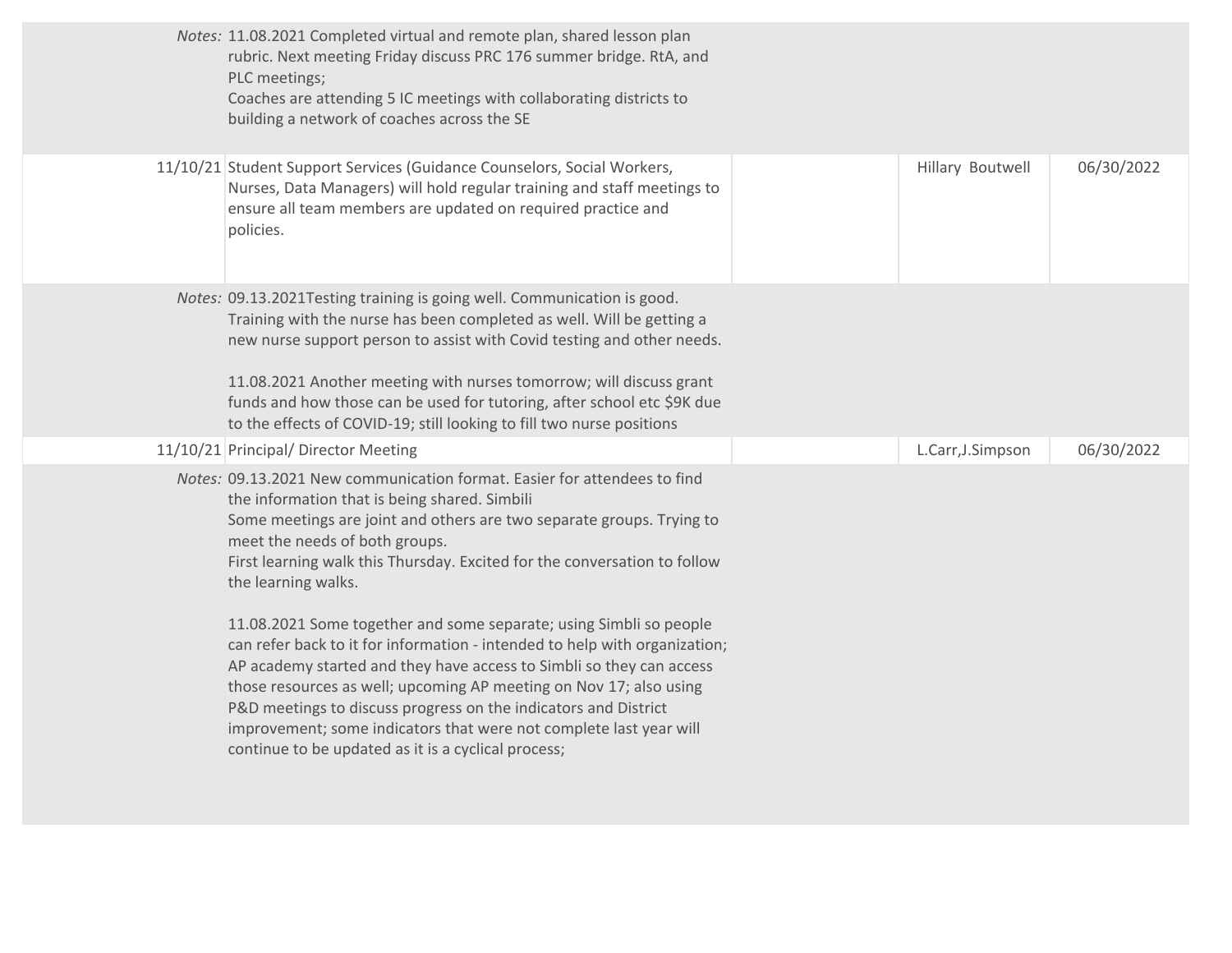|                                                                        | <b>Michael Dunsmore</b>                                                                                                                                                                                                                                                                                                                                                                      | 06/30/2022 |
|------------------------------------------------------------------------|----------------------------------------------------------------------------------------------------------------------------------------------------------------------------------------------------------------------------------------------------------------------------------------------------------------------------------------------------------------------------------------------|------------|
|                                                                        |                                                                                                                                                                                                                                                                                                                                                                                              |            |
|                                                                        | L.Carr, Directors                                                                                                                                                                                                                                                                                                                                                                            | 06/30/2022 |
|                                                                        |                                                                                                                                                                                                                                                                                                                                                                                              |            |
| participation in those meetings; working to get some parenting classes | moving SC teachers from the canned non-aligned curriculum to lessons<br>Notes: 09.13.2021 NC Public Schools First will host Resilience movie. One night<br>grade spans, trends. Will not go down to the teacher but will talk about<br>know they have clothing and will hold it until she needs it to do another<br>continue to keep it virtual as well for those who do not wish to come in |            |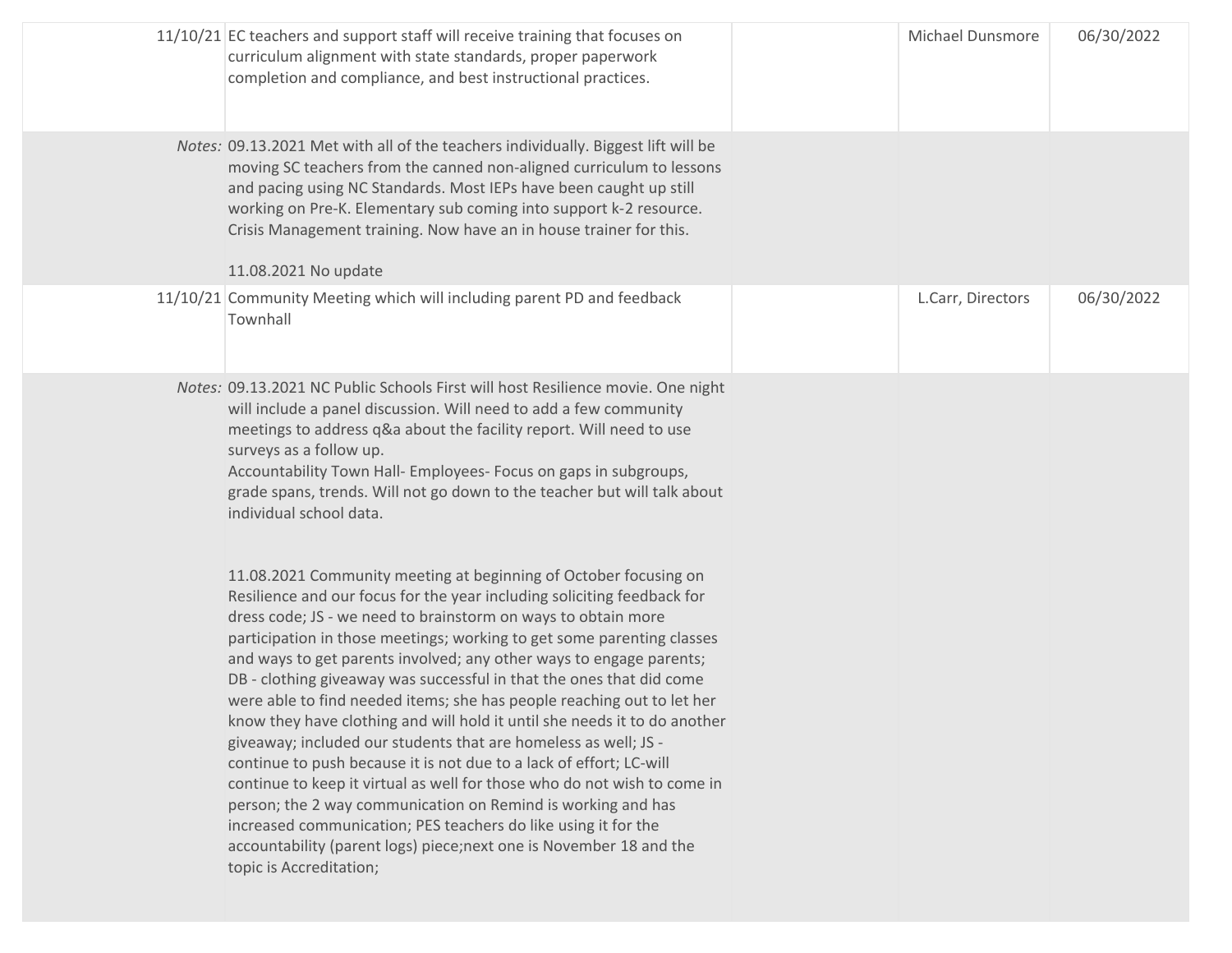| <b>Effective Practice:</b> | <b>Planning and Operational Effectiveness</b>                                                                                                                                                                                                                                                                                                                                                                                                                                                                                                                                                              |                  |            |
|----------------------------|------------------------------------------------------------------------------------------------------------------------------------------------------------------------------------------------------------------------------------------------------------------------------------------------------------------------------------------------------------------------------------------------------------------------------------------------------------------------------------------------------------------------------------------------------------------------------------------------------------|------------------|------------|
| <b>Core Function:</b>      | <b>Dimension D</b>                                                                                                                                                                                                                                                                                                                                                                                                                                                                                                                                                                                         |                  |            |
|                            | Notes: 11.08.2021 Brown will be in a train the trainer for mental health first<br>aid. She will then be able to offer this training to our staff.<br>All of the instructional staff must take mental health training.<br>Waite might be able to help with the training on BIP.<br>MHTTC-3 part training package for her that she is taking; offered for<br>others to take at no charge;<br>Plan (training for all staff) has to be completed by June 22.                                                                                                                                                   |                  |            |
|                            | 11/10/21 Mental Health Training for all instructional staff                                                                                                                                                                                                                                                                                                                                                                                                                                                                                                                                                | Dina Brown       | 06/30/2022 |
|                            | Notes: 09.13.2021Ideas- Roles and Responsibilities, small group how to,<br>Classroom management, SEL, Savvas/ HMH Imagine Learning. May be<br>able to do it midday with TAs<br>Waite might be able to help with the training on BIP.<br>11.08.2021 Have them participate in any MTSS training; PBIS; looking at<br>the student days that are being changed to workdays (pending BOE) to<br>see if that is possible to provide them training; otherwise, we need to<br>look at days in the future; utilizing technology (email, LINQ for<br>paystubs, other tools in the Google suite, Educator's Handbook) |                  |            |
|                            | 11/10/21 Teacher Assistants will receive PD to support student needs                                                                                                                                                                                                                                                                                                                                                                                                                                                                                                                                       | Julie Simpson    | 06/30/2022 |
|                            | Notes: 11.08.2021<br>https://docs.google.com/document/d/1sm5ADIG98S5bCEru8metZMm<br>G2m1cLupkrZ_kGjKQ6QM/edit                                                                                                                                                                                                                                                                                                                                                                                                                                                                                              |                  |            |
|                            | $11/10/21$ ITF will develop and lead PD on digital learning, technology integration,<br>SEL practices.                                                                                                                                                                                                                                                                                                                                                                                                                                                                                                     | Cordelia Breiner | 06/30/2022 |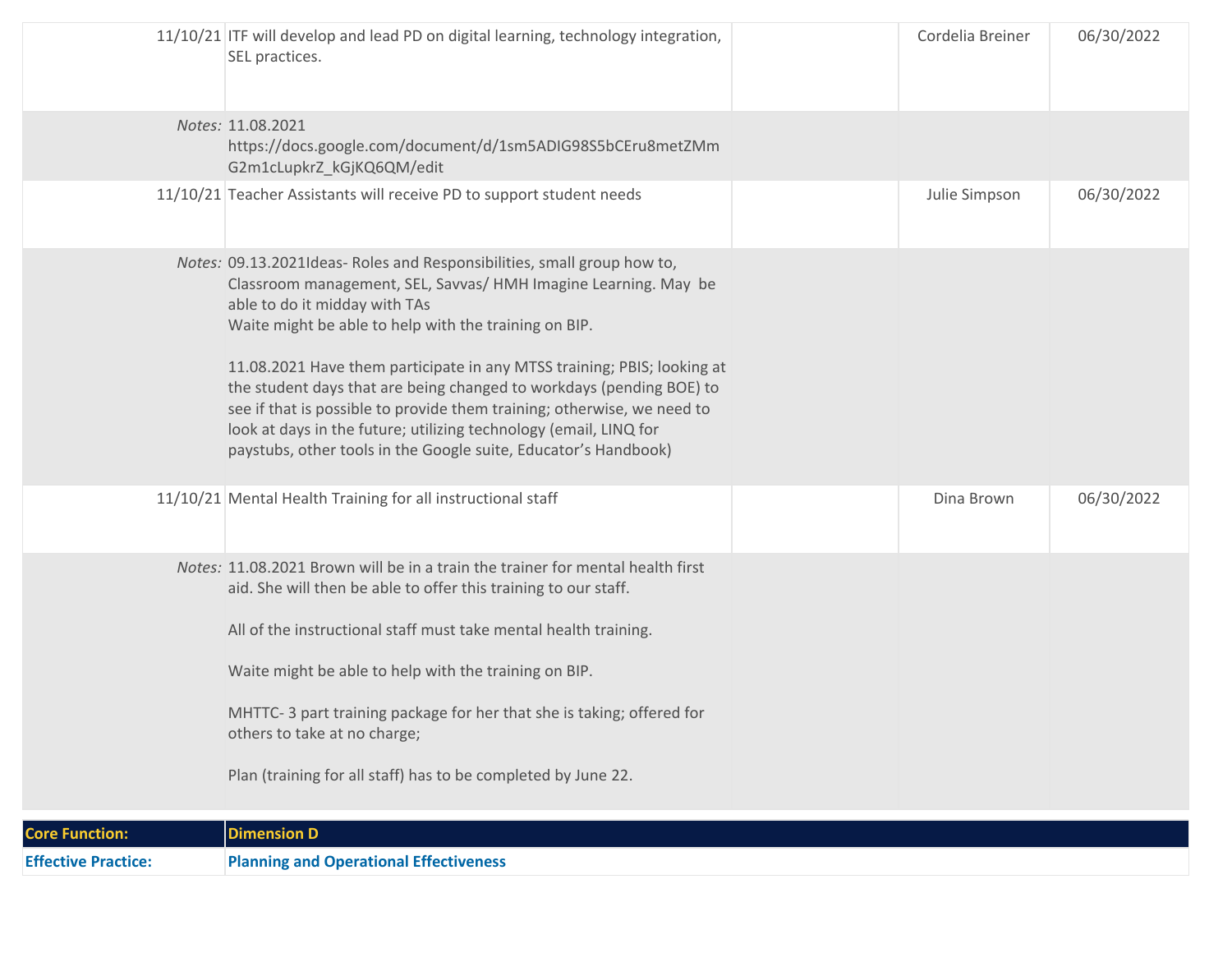|  | <b>D07</b>                 | The district provides and supports digital-age classrooms and learning<br>opportunities through relevant and necessary infrastructure,<br>acquisition, and technical assistance.(6835)                                                                                                                                                                                                                                                                                                                                                                                                                                                                                                                                    | Implementation<br><b>Status</b> | <b>Assigned To</b> | <b>Target Date</b> |
|--|----------------------------|---------------------------------------------------------------------------------------------------------------------------------------------------------------------------------------------------------------------------------------------------------------------------------------------------------------------------------------------------------------------------------------------------------------------------------------------------------------------------------------------------------------------------------------------------------------------------------------------------------------------------------------------------------------------------------------------------------------------------|---------------------------------|--------------------|--------------------|
|  | <b>Initial Assessment:</b> | WCS operates as a 1:1 device district for student learning. All full time<br>faculty also have a device to facilitate instruction. All campuses are<br>equipped with adequate wireless networks to support connectivity<br>both in the buildings and the immediate vicinity outdoors. Our base<br>platform is Google Suite for Education, with the primary LMS being<br>Google Classroom. WCS also uses Canvas as a secondary LMS.<br>Student populations utilize ChromeBook devices for most learning<br>situations. Each classroom is outfitted with presentation technology,<br>including ActivBoards, Projectors, and ClearTouch panels (in most<br>places). A remote server has been purchased to increase access to | No Development<br>10/06/2021    |                    |                    |
|  |                            | various computer applications virtually. Areas of lack are being<br>addressed with ESSR 2 & 3 funding.                                                                                                                                                                                                                                                                                                                                                                                                                                                                                                                                                                                                                    |                                 |                    |                    |
|  |                            | Relevant curricular software has been procured by schools over the last<br>two years, and most implementations are in their second or third year<br>(depending on the program and academic levels). Those programs<br>include:                                                                                                                                                                                                                                                                                                                                                                                                                                                                                            |                                 |                    |                    |
|  |                            | Harcourt, Mifflin, Houghton (HMH) - Ed, Your Friend in Learning, HRW,<br>ThinkCentral                                                                                                                                                                                                                                                                                                                                                                                                                                                                                                                                                                                                                                     |                                 |                    |                    |
|  |                            | Savvas' MyView Literacy & enVision Math                                                                                                                                                                                                                                                                                                                                                                                                                                                                                                                                                                                                                                                                                   |                                 |                    |                    |
|  |                            | iReady                                                                                                                                                                                                                                                                                                                                                                                                                                                                                                                                                                                                                                                                                                                    |                                 |                    |                    |
|  |                            | iStation                                                                                                                                                                                                                                                                                                                                                                                                                                                                                                                                                                                                                                                                                                                  |                                 |                    |                    |
|  |                            | Imagine Language & Literacy                                                                                                                                                                                                                                                                                                                                                                                                                                                                                                                                                                                                                                                                                               |                                 |                    |                    |
|  |                            | Imagine Math                                                                                                                                                                                                                                                                                                                                                                                                                                                                                                                                                                                                                                                                                                              |                                 |                    |                    |
|  |                            | Learning.com                                                                                                                                                                                                                                                                                                                                                                                                                                                                                                                                                                                                                                                                                                              |                                 |                    |                    |
|  |                            | WCS employs the Technology Innovations department to support<br>infrastructure and technical needs of students, faculty, and staff. We<br>also employ three instructional coaches who facilitate and monitor<br>teacher usage of the above listed instructional programs. Plans include<br>increasing staff by one ITF and one Technician to better serve the needs<br>of stakeholders. Areas of need include training faculty on maximizing<br>available technology resources and integrating those resources                                                                                                                                                                                                            |                                 |                    |                    |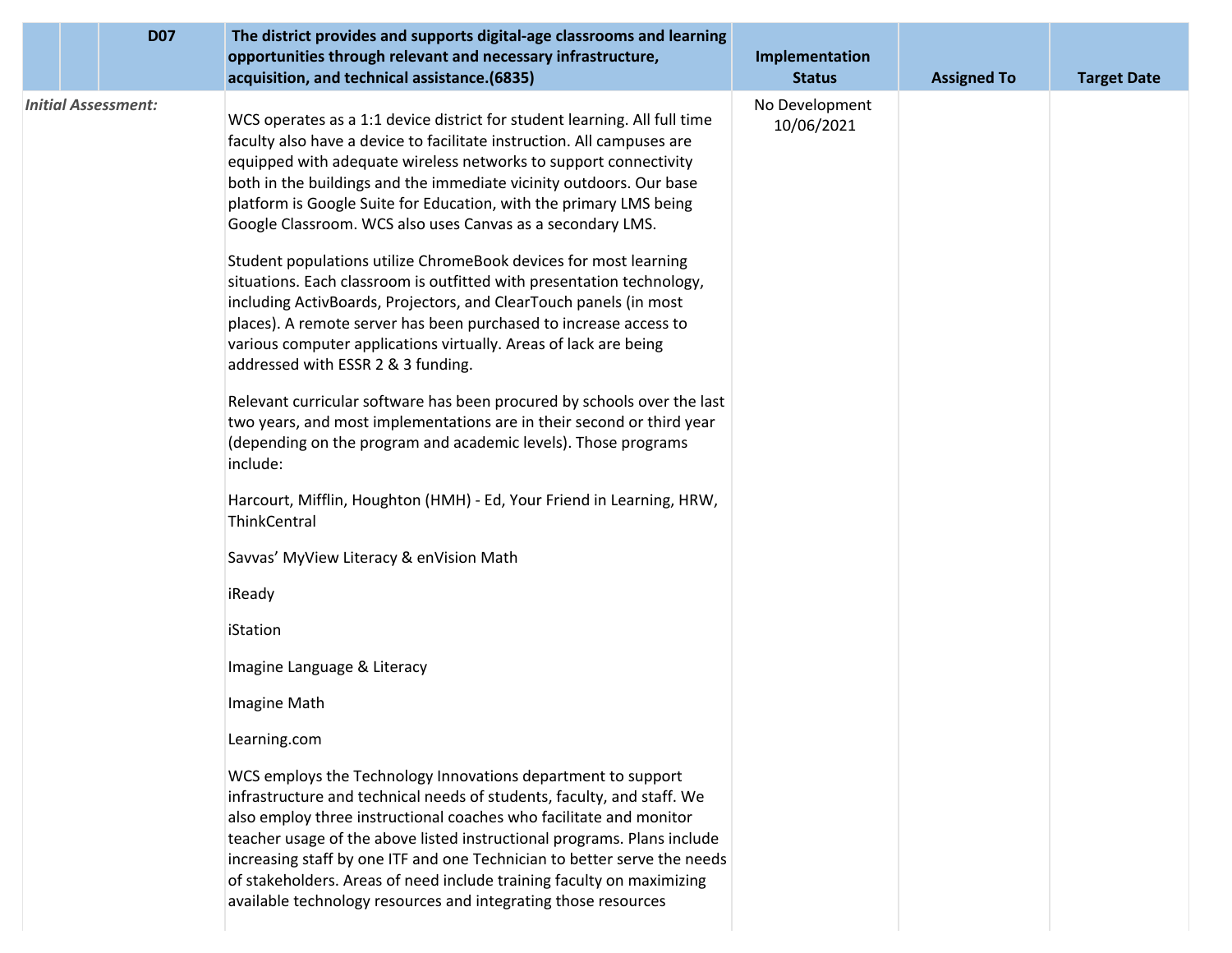|                                            | specifically by content. Focusing on improvement of these specific skill<br>areas will hopefully increase student achievement dramatically.                                                                                                                                                                                                                                                                                                                                          |                             |                |                     |            |
|--------------------------------------------|--------------------------------------------------------------------------------------------------------------------------------------------------------------------------------------------------------------------------------------------------------------------------------------------------------------------------------------------------------------------------------------------------------------------------------------------------------------------------------------|-----------------------------|----------------|---------------------|------------|
|                                            | Priority Score: 3                                                                                                                                                                                                                                                                                                                                                                                                                                                                    | <b>Opportunity Score: 2</b> | Index Score: 6 |                     |            |
| <b>How it will look</b><br>when fully met: | Having tech support onsite at each school<br>Sustainability plan in place to fund current and future technology needs<br>Raise capacity of staff and students in utilizing technology resources to<br>the fullest extent<br>Have focused/targeted, regularly scheduled, technology PD for all staff,<br>not just teachers<br>Reduce the number of digital curriculum platforms<br>Increased communication from schools regarding technology: increased<br>frequency, wider dispersal |                             |                | <b>Daniel Smith</b> | 01/14/2022 |

| <b>Actions</b> |                                                                                                             | 2 of 6 (33%)        |                  |            |
|----------------|-------------------------------------------------------------------------------------------------------------|---------------------|------------------|------------|
|                | 10/6/21 Hire Instructional Technology Facilitator (ITF)                                                     | Complete 07/01/2021 | Daniel Smith     | 07/01/2021 |
|                | Notes: Hired Cordelia Breiner 7/21.                                                                         |                     |                  |            |
|                | 10/6/21 Create a PD Schedule for Faculty Tech Training                                                      | Complete 09/30/2021 | Daniel Smith     | 09/30/2021 |
|                | Notes: The data will be analyzed on going quarterly to develop the upcoming<br>bi-weekly tech pd for staff. |                     |                  |            |
|                | 11/28/21 Implement Learning.com K-8                                                                         |                     | Cordelia Breiner | 12/01/2021 |
|                | Notes: Initial training has occurred, and additional follow-up is ongoing.                                  |                     |                  |            |
|                | 11/28/21 Say Something App retraining                                                                       |                     | Dina Brown       | 01/31/2022 |
|                | Notes: Training will be held by the counselors.                                                             |                     |                  |            |
|                | 11/28/21 Hire additional Technology Innovations Staff                                                       |                     | Daniel Smith     | 12/01/2021 |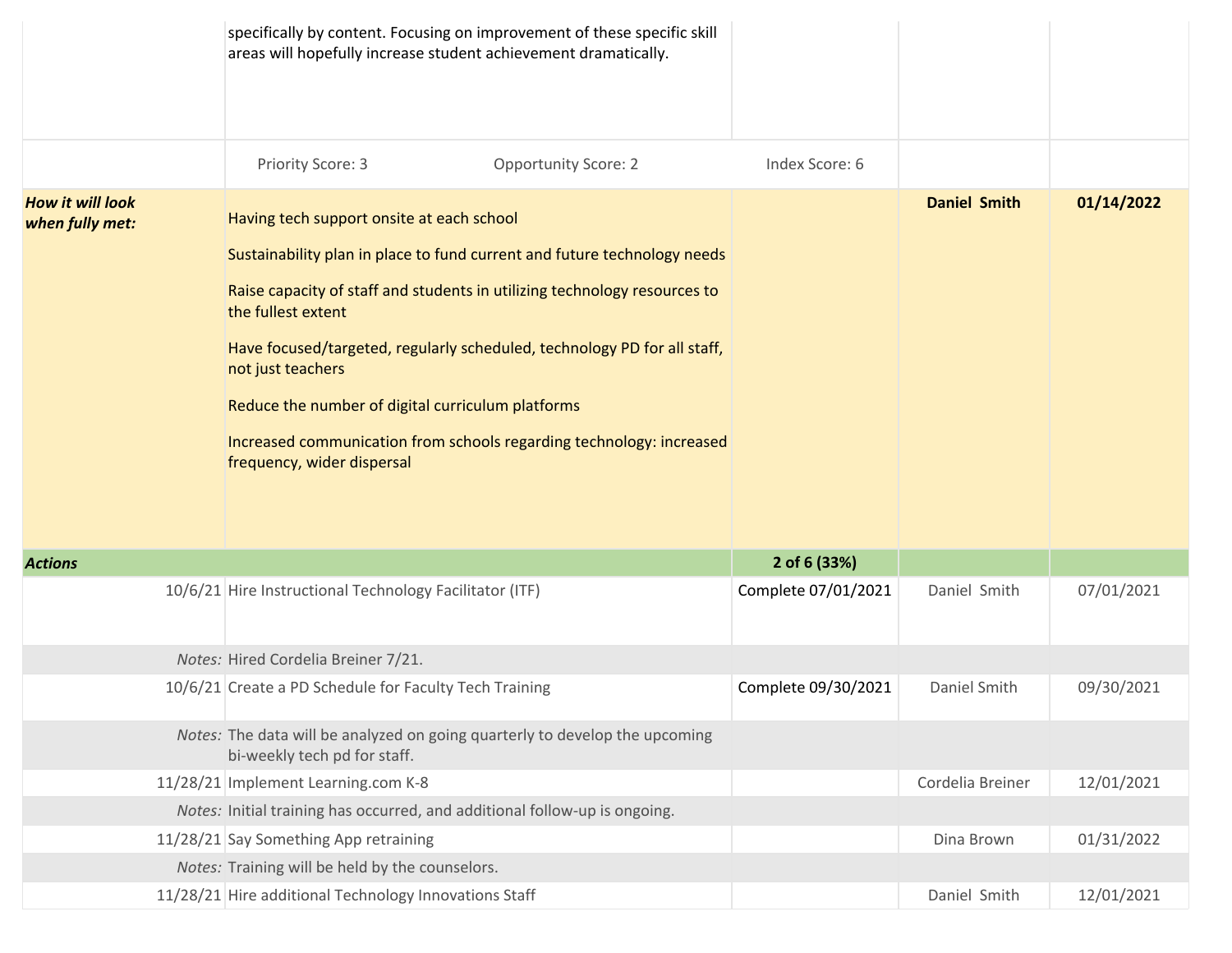| <b>E03</b>                 | The district establishes two-way communication channels to<br>encourage transparency, feedback loops, and access to information<br>for families and the community.(6837) | Implementation<br><b>Status</b> | <b>Assigned To</b> | <b>Target Date</b> |
|----------------------------|--------------------------------------------------------------------------------------------------------------------------------------------------------------------------|---------------------------------|--------------------|--------------------|
| <b>Effective Practice:</b> | <b>Families and Community</b>                                                                                                                                            |                                 |                    |                    |
| <b>Core Function:</b>      | <b>Dimension E</b>                                                                                                                                                       |                                 |                    |                    |
| <b>Sustainability</b>      | 10/6/2021<br>Continuing to survey stakeholders and having participants provide<br>feedback will ensure sustainability.                                                   |                                 |                    |                    |
| <b>Experience</b>          | 10/6/2021<br>This was a team effort where we surveyed stakeholders and devised a<br>calendar of training based on indicated needs. This is an ongoing action<br>step.    |                                 |                    |                    |
| <b>Evidence</b>            | 10/6/2021<br>sign-in sheets; CEU requests.                                                                                                                               |                                 |                    |                    |
| Implementation:            |                                                                                                                                                                          | 10/06/2021                      |                    |                    |
|                            | Notes: Schedule will be developed to coincide with already-created, district PD<br>schedule.                                                                             |                                 |                    |                    |
|                            | 11/28/21 Create a plan for non-faculty tech PD                                                                                                                           |                                 | Daniel Smith       | 01/01/2022         |
|                            | Notes: Expansion of the Technology Innovations team by one member to<br>better serve all stakeholders.                                                                   |                                 |                    |                    |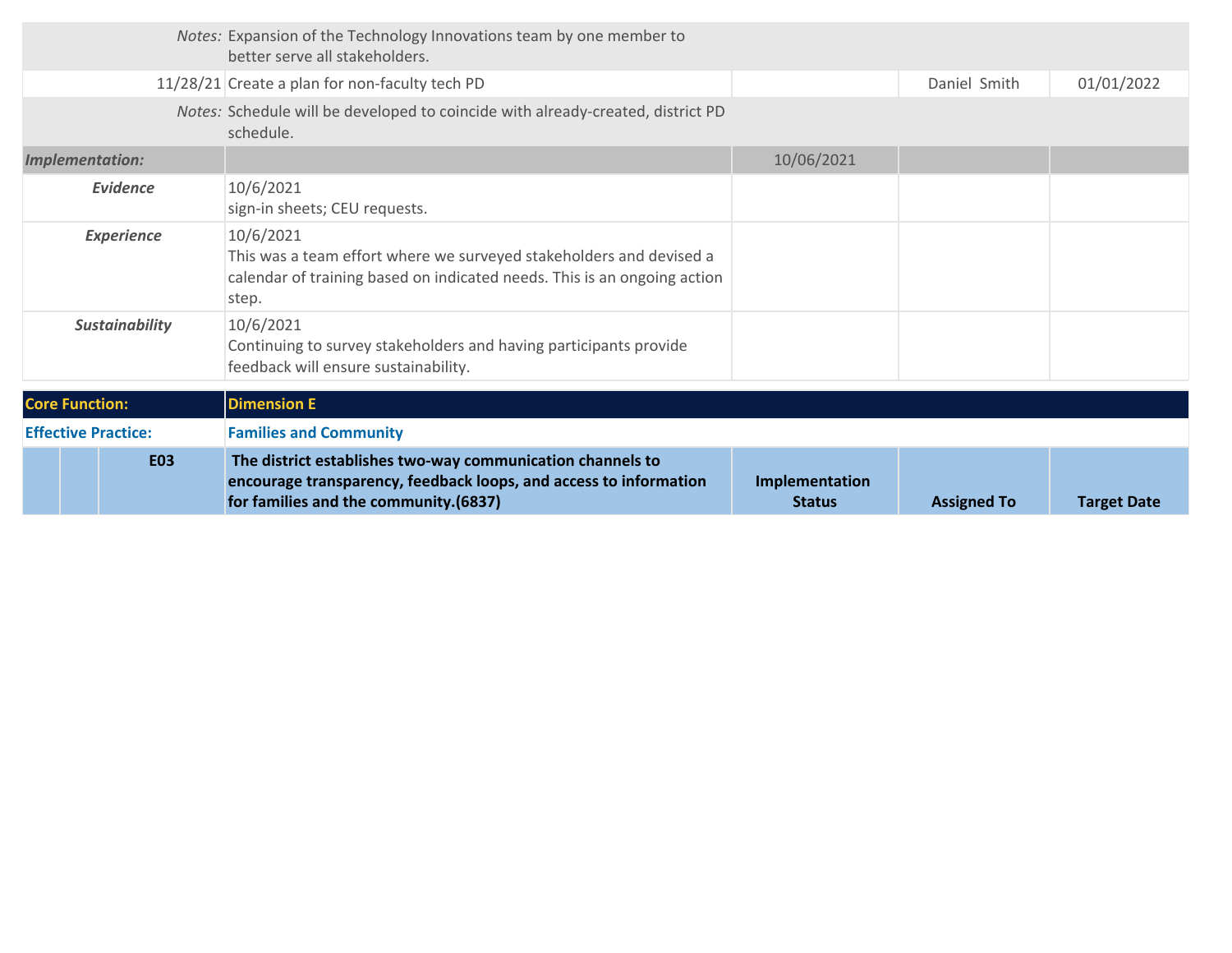| <b>Initial Assessment:</b> | Our current implementation efforts are as follows:<br>Means of Two Way Communications:<br>Website with links to staff directories<br>$\bullet$<br>Website with general information with Back to School Guide<br>$\bullet$<br>with Reopening 2020<br>Website with links to department programs<br>$\bullet$<br>Social Media<br>$\bullet$<br>Facebook<br>Twitter<br>٠<br>Several teachers utilize REMIND app<br>$\bullet$<br>Magic 95.9 Live and Ads<br>$\bullet$<br>All Call - District and Schools<br>$\bullet$<br>Numbers need to be updated with the schools when they are<br>$\bullet$<br>changed.<br>Roanoke Beacon<br>$\bullet$<br><b>Community Meetings</b><br>Churches<br>$\bullet$<br><b>Government Agencies</b><br>Surveys<br>$\bullet$<br><b>CONNECT Ed</b><br>$\bullet$<br>Open House<br>$\bullet$<br><b>Sporting Events</b><br>$\bullet$<br>Extended Half Time to share information<br>$\bullet$<br>Concerts<br>$\bullet$<br><b>School Board Meetings</b><br>$\bullet$<br><b>Parent Teacher Association</b><br>$\bullet$<br><b>JROTC Parent Boosters</b><br>$\bullet$<br>Here Comes The Bus Messages<br>$\bullet$<br>News Stations for school closings<br>$\bullet$<br>Progress Report / Report Card PickUp<br>$\bullet$ | <b>Limited Development</b><br>09/08/2020 |  |
|----------------------------|--------------------------------------------------------------------------------------------------------------------------------------------------------------------------------------------------------------------------------------------------------------------------------------------------------------------------------------------------------------------------------------------------------------------------------------------------------------------------------------------------------------------------------------------------------------------------------------------------------------------------------------------------------------------------------------------------------------------------------------------------------------------------------------------------------------------------------------------------------------------------------------------------------------------------------------------------------------------------------------------------------------------------------------------------------------------------------------------------------------------------------------------------------------------------------------------------------------------------------------|------------------------------------------|--|
|                            |                                                                                                                                                                                                                                                                                                                                                                                                                                                                                                                                                                                                                                                                                                                                                                                                                                                                                                                                                                                                                                                                                                                                                                                                                                      |                                          |  |